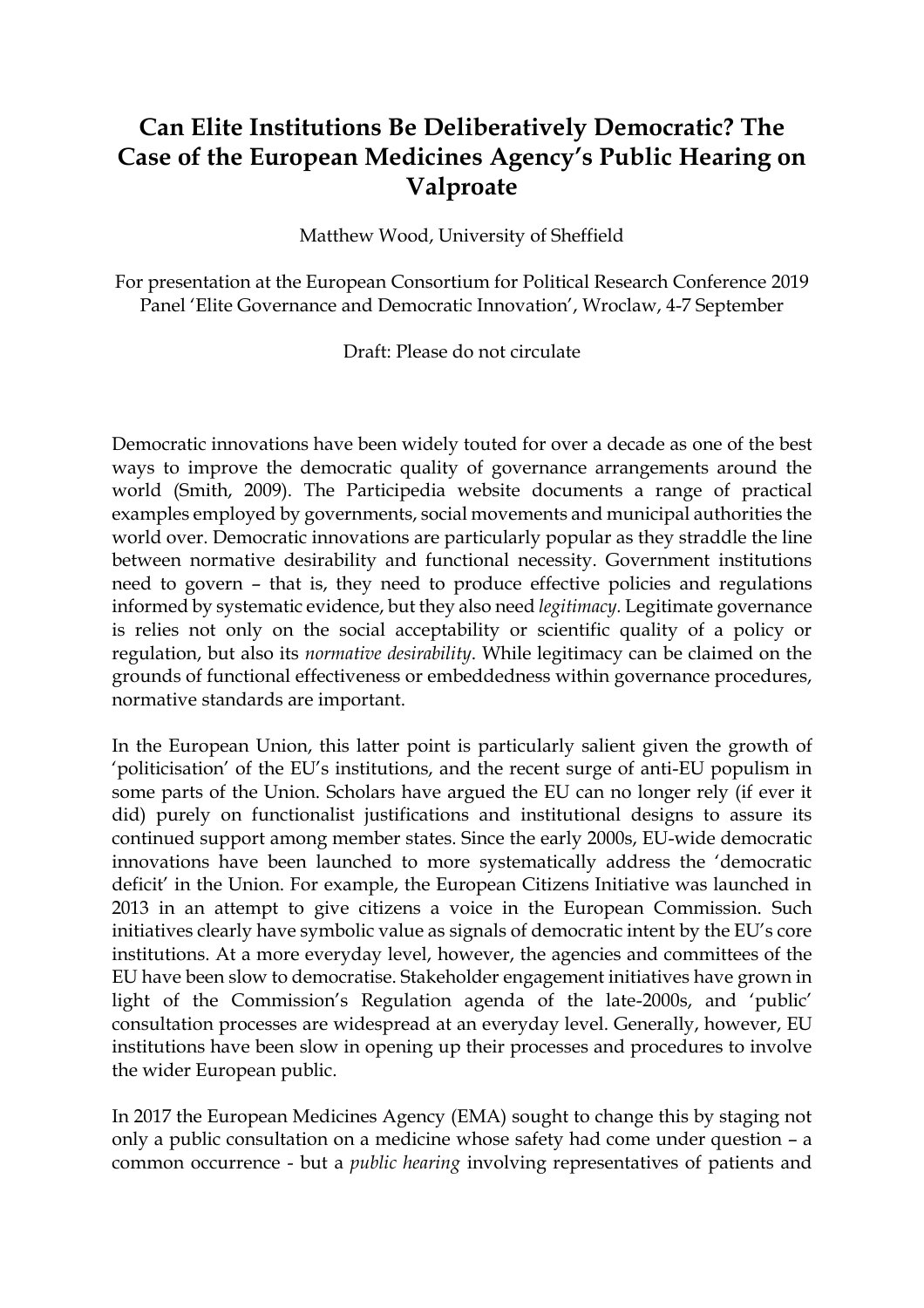testimony from those directly affected by the medicine. The EMA promotes public hearings as opportunities for 'working directly with people affected by [a] medicine', which have real impact on Agency decisions: 'Contribution(s) from the public at hearings will inform PRAC (Pharmacovigilance Risk Assessment Committee) decision making' (EMA, 2018, p.2). Public hearings are more ambitious than standard stakeholder engagement exercises. Any member of the public can apply to attend the hearing and individuals who have a specific interest in the policy issue being debated are encouraged to attend and report their experience in person.

This paper assesses the extent to which the EMA's public hearing was successful in achieving criteria for good democratic deliberation. Using the discourse quality index (DQI) to assess how deliberative the event was, I coded all four hours of a video of the hearing

[\(https://www.youtube.com/watch?reload=9&v=CzeJSzkrygM#action=share\).](https://www.youtube.com/watch?reload=9&v=CzeJSzkrygM#action=share)) I complemented this with a qualitative analysis interpreting the value and limitations of the hearing. The core argument is that EMA's public hearing on Valproate enabled deliberative democracy to the extent that it facilitated equitable access and influence of patients and members of the public who had previously been excluded from decision making on the distribution of the drug. Specifically, the way the hearing was set up in the style of a court of law, with a democratic representative from the European Parliament present, and participants were allowed to use visual props to facilitate their argument. This allowed patients to tell profoundly powerful stories about the injustices they, and their families, had experienced. These stories compelled 'elite' actors, including industry and professional participants, to respect their demands and led to a transformation in how Valproate is regulated within the EU. The paper shows that elite institutions can gain from public hearings if they pay close attention to how those hearings are organised and the kinds of arguments that are permitted.

The paper proceeds in five sections. First, it outlines existing sceptical arguments about whether elite institutions can 'do' democratic/deliberative innovation. Second, it introduces the methods, details and justifies the Valproate case study. Third, it analyses findings from the quantitative application of the DQI to the public hearing. Fourth, it analyses my interpretation of the hearing video, highlighting three key determinants of why the public hearing was successful in transforming the regulation of Valproate. Fifth, the paper concludes by suggesting public hearings, despite their limitations, can be useful tools for elite institutions to respond to demands for democratic deliberation.

#### **Democratic Innovations in 'Elite' Institutions**

To what extent can democratic innovations 'innovate' democracy when they are introduced and embedded by political elites themselves? To what extent are those 'innovations' useful for pursuing democratic aims (and can they even be interpreted as doing so) in a context where those 'innovations' are explicitly designed and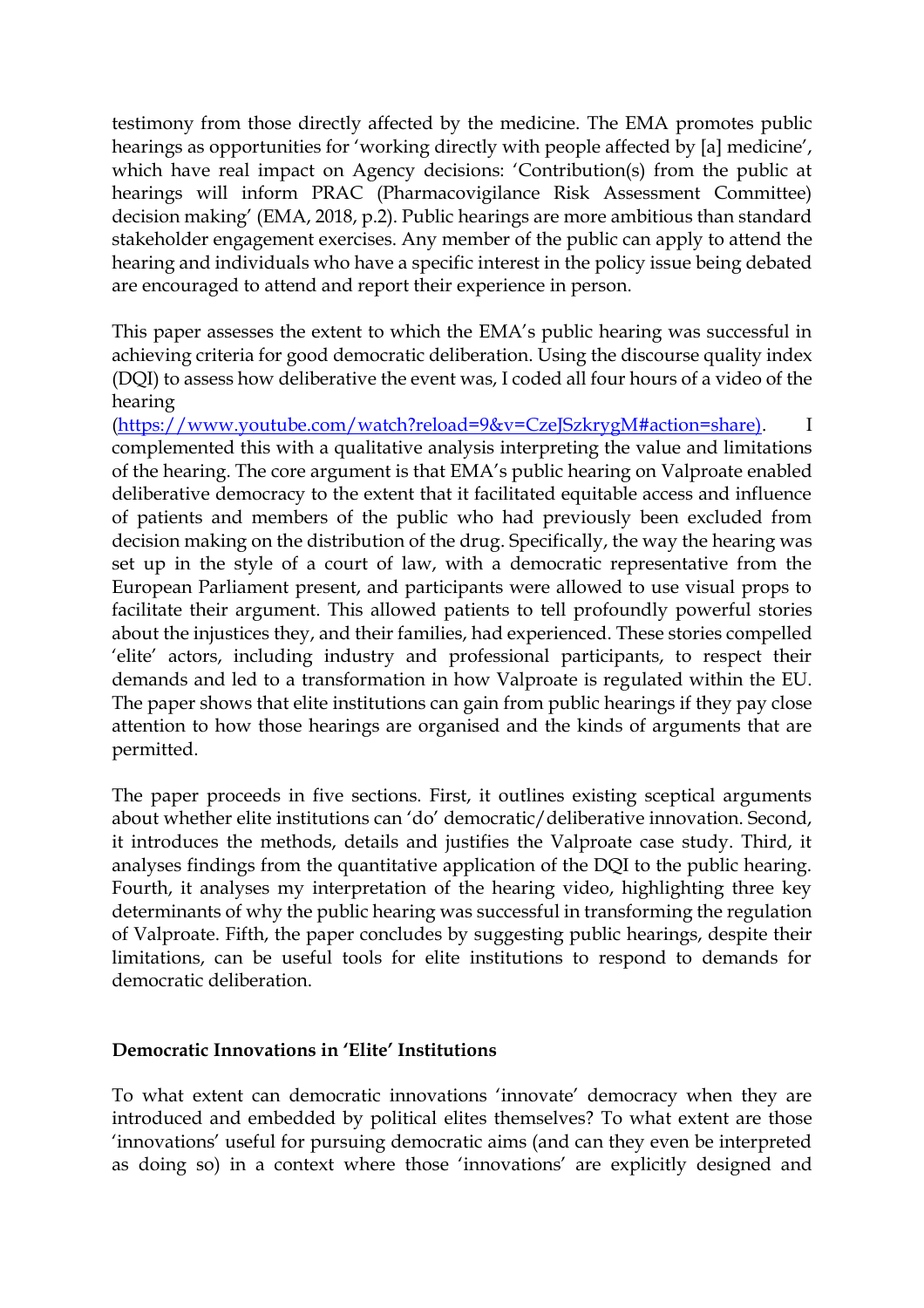promoted as achieving organisational functions that are not determined democratically (at least not directly)? Smith's definition of democratic innovations states that they must be institutionally embedded; 'new ways of engaging citizens in the *political decision making process*' (2009, p.2, italics added). However, existing research tends to deride democratic 'innovations' embedded within 'elite' institutions because they create a thin veneer of legitimacy for a reality of political objectives pursued by elite actors. Caluwaerts and Reuchamps call this approach to democratic innovation the 'inside follower', and they are highly critical in their findings of a case study of this type:

The inside follower is a *democratic wolf in sheep's clothes*. It is often perceived as an alternative to politics as usual because it uses new ways of involving citizens and it gives the public the perception that it is listened to. In reality, however, the inside follower risks becoming a straw men set up by governments to deflect attention from the real democratic problems. Inside followers merely tinker at the edges and create the perception of legitimacy whereas nothing is actually changing to bridge the gap between power and the people (2016, p.24, italics added).

This critical approach is particularly pertinent at the transnational level, where attempts at 'stakeholder engagement' have been riddled with accusations of elitism. As Arras and Braun (2018) show, stakeholder engagement at a transnational level tend to privilege professionalised non-governmental organisations, industry and academia, rather than the wider public. Attempts at democratic innovation in the EU abound, but tend not to be directly linked with formal decision making (Smith, 2013). Smith's analysis of these projects is summarised in Table 1, below. Projects like EuroPolis and Agora are face-to-face, forum-like initiatives set up collaboratively by Universities to test public opinion on the EU. EuroPolis uses the Deliberative Polling method developed by James Fishkin and colleagues, while Agora is a collaborative initiative with academics, policy-makers and non-governmental organisations aimed at synthesising views and contributing towards policy-making. Similarly, Ideal-EU was a project led by academics aiming at creating an online space for deliberation, in this case over energy and climate change, through a social media platform and subsequently simultaneous online meetings with.

Table 1 also shows democratic innovations that were initiated by central EU institutions. Funded by the European Commission, European Citizens Consultation (ECC09) aimed to 'give EU citizens a voice' through a multi-staged mini-public including online deliberations across 27 EU member states [\(https://participedia.net/case/4135\).](https://participedia.net/case/4135)) The Your Voice initiative seeks to embed this mass online consultation via opportunities on the European Commission website for the public to submit views on EU regulations as they go through the decision making process. Futurum was a similarly earlier attempt at democratic innovation based online, and initiated by the European Commission, with the aim of allowing citizens to interact with each other while accessing and debating information about EU policy (Wright, 2007).

In all of these cases, as Table 1 shows, the need for 'interactivity' with citizens was emphasised. Participants could interact with policy-makers, hearing their views and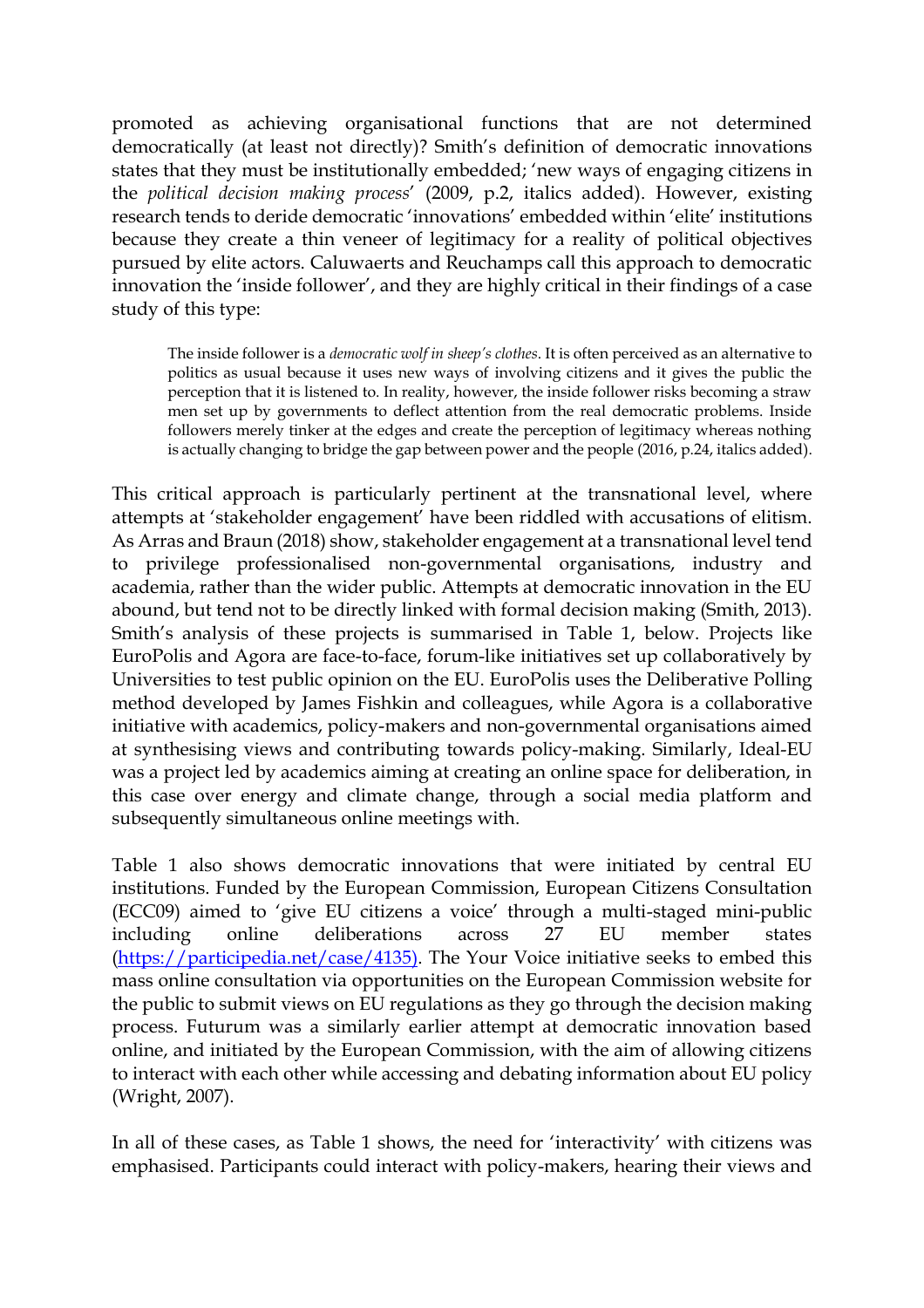challenging them. In all of these cases, however, there is a striking lack of outputs with impact. In EuroPolis a survey was produced, while ECC09, Agora and Ideal-EU generated collaborative proposals or reports to elite bodies, and Your Voice and Futurum provide a rich diversity of individual comments. None of these, however, had lasting effects.

| Design         |   | <b>Selection mechanism</b>                |              |   |              | Form of polity            |             | Language                    |                   | Medium                 |          |                  | <b>Nature of output</b> |                       |                    |               |
|----------------|---|-------------------------------------------|--------------|---|--------------|---------------------------|-------------|-----------------------------|-------------------|------------------------|----------|------------------|-------------------------|-----------------------|--------------------|---------------|
|                |   | Open   Targeted   Random   CSO   National |              |   |              | Trans-<br>national        | One<br>only | Multiple<br>but<br>separate | Multi-<br>lingual | Face-<br>$to-$<br>face | Online   | In-<br>teractive | Individual<br>comments  | Survey<br>individuals | Craft<br>proposals | $Im-$<br>pact |
| ECC09          | ✓ |                                           | $\checkmark$ |   | $\checkmark$ | $\widetilde{\phantom{m}}$ | $\sim$      | $\checkmark$                |                   | $\checkmark$           | ✓        | ✓                |                         |                       |                    |               |
| Euro-<br>Polis |   |                                           |              |   |              | ✓                         |             |                             | ✓                 |                        |          |                  |                         |                       |                    |               |
| Agora          |   |                                           |              | ✓ |              | ✓                         | ?           |                             | $\overline{?}$    | ✓                      | $\sigma$ | ✓                |                         |                       |                    |               |
| Ideal-<br>EU   |   |                                           |              |   |              | $\sim$                    |             |                             |                   | $\checkmark$           | ✓        | ✓                |                         |                       |                    |               |
| Your<br>Voice  | ✓ |                                           |              | ノ |              | ✓                         |             |                             |                   |                        |          |                  |                         |                       |                    |               |
| Futurum        | ✓ |                                           |              |   |              | ✓                         |             |                             | $\checkmark$      |                        | ✓        | ✓                |                         |                       |                    |               |

**Table 1: EU Democratic Innovations Mapped by Smith (2013)**

Source: Smith, 2013, p.203.

These older initiatives were surpassed to some extent by the European Citizens Initiative, which had support from the European Commission and has had some limited success. The ECI essentially allows EU citizens to develop signatures on a particular campaign that must be initiated by a subset of citizens from at least seven EU member states. If the campaign receives over 1 million signatures, the European Commission has to issue a response detailing how they will address the concern in light of their legal and political responsibilities. To date, very few initiatives have gained sufficient ground to elicit a response, and none of the responses from the Commission have come close to a wholesale change in policy position.

Existing initiatives hence provide much justification for critical attitudes towards elite democratic innovations at an EU level – both innovations created by elite bodies, and those funded by them but carried out by well-meaning academics and NGOs. While they might provide systematic evidence of deliberation, diversity in terms of representation and explicit interaction with policy makers, they tend to bubble up and fizzle out, producing 'outputs' with little tangible long terms effects. This lack of 'results' creates an opening for those who believe (often with significant empirical support) that these engagement initiatives are simply tools of the powerful to generate enough short-term buy-in from relevant communities to legitimate decisions they have already arrived at, what Fung and Wright (2003, p.265) call 'participatory window-dressing'. This may have debilitating effects on public trust and confidence in the long-run. As Offe argues:

if the participants [in democratic innovations] cannot rely on the expectation that what they do and come up with has at least some chance of 'making a difference' in public policy, and that their common efforts are recognised as valuable … their readiness to participate, to spend time on learning and understanding, and to properly deliberate will soon be exhausted (2011, p.469).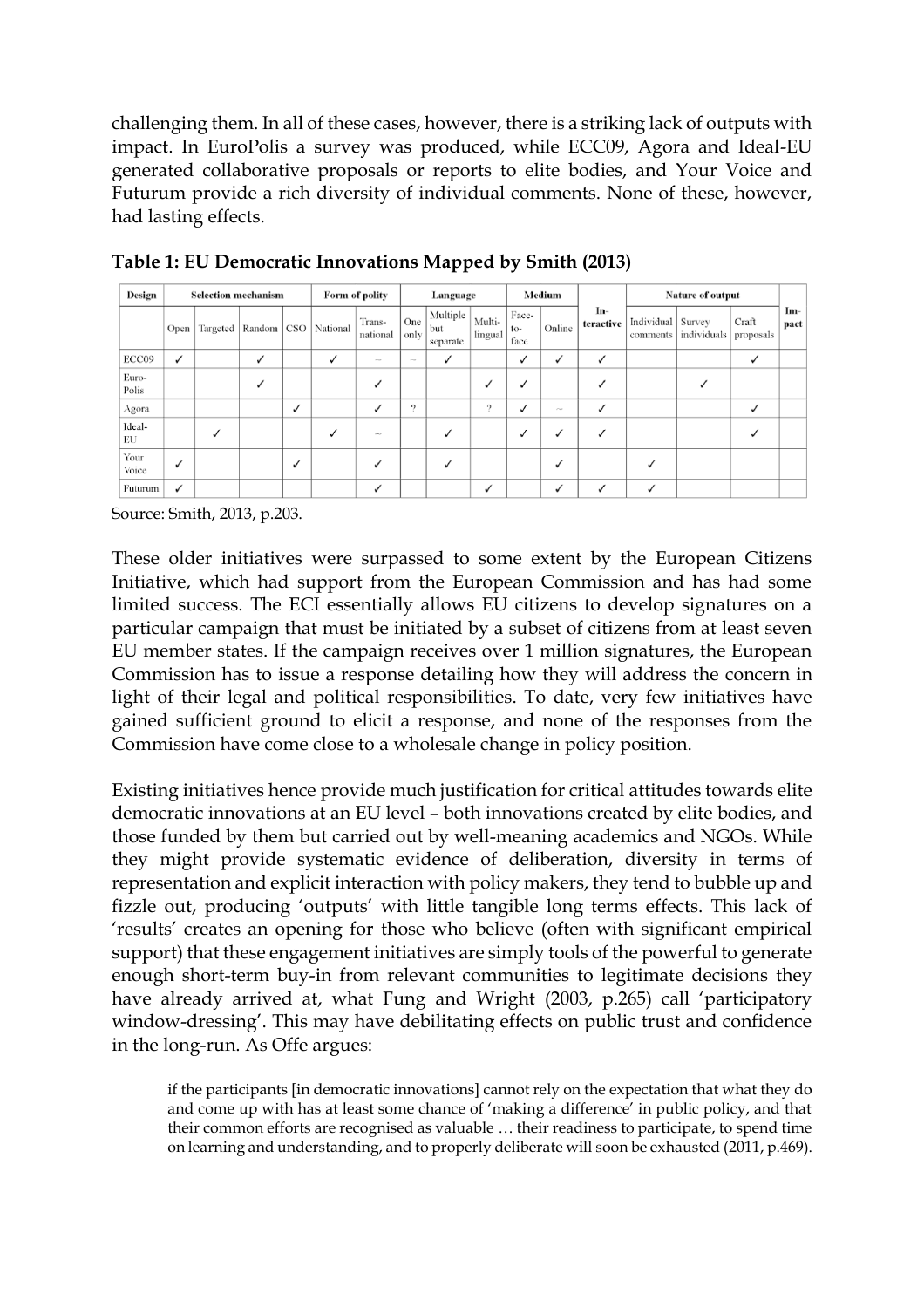If citizens are not allowed meaningful and systematic input and deliberation, democratic innovations may therefore end up doing the precise opposite of what is intended – leading to deepened disillusionment with the possibility of democracy, especially at the transnational level.

Such scepticism may be especially warranted for innovations with pretensions to being deliberative in nature.<sup>1</sup> Deliberative (or 'discursive') democracy is a critical theory that demands 'authentic deliberation', which means 'the requirement that communication induce reflection upon preferences in a non-coercive fashion' (Dryzek, 2002, p.2). A key element is that deliberative initiatives – initiated by the state or civil society - facilitate equitable influence on decision making of all those affected by a particular policy (Beauvais, 2018). At the elite level in particular, institutions are not set up for mass empowerment. Mini-publics, one of the main tools used for facilitating deliberative democracy, have been found to be highly 'ambivalent' as tools for directing elite decision making (Curato and Böker, 2016, p.174). Instruments like public hearings and stakeholder consultations have been disparaged as nondeliberative tools for legitimating pre-formed elite opinions (Baker et al., 2005).

This article argues that public hearings can be important democratic innovations for facilitating deliberation to establish equitable influence on elite institutional decision making. It does so on the basis of an analysis of the EMA's public hearing on Valproate. This hearing was explicitly designed to be different. It was directly linked into a regulatory decision making process; the hearing was included as one phase of a process of re-evaluating regulatory requirements for a medicine whose safety had come under question. The EMA stated the hearing was intended to 'enrich the available scientific evidence' (EMA, 2018) and public hearings more generally are described as going 'beyond existing channels or stakeholder engagement' (EMA, 2019). Moreover, the hearing was designed to give patients directly affected by Valproate 'a voice' in the process going much deeper than standard written submissions. As such, it could be argued that the Valproate public hearing was a democratic innovation differing significantly from previous attempts by elite EU bodies, because of 1) its direct link to substantive regulatory decision making, and 2) the explicit attempt to 'add value' in terms of the depth of engagement of those communities who would not usually have a voice in EMA decision making.

# **Case Selection and Methodology**

 $\overline{a}$ 

Single case studies of democratic innovation have been criticised for not being generalisable (Pogrebinschi and Ryan, 2018). As Pogrebinschi and Ryan argue, with only single cases 'we cannot give surety across cases as to whether participatory processes are only used to legitimate decisions made elsewhere' (2018, p.149). Hence,

 $<sup>1</sup>$  The relationship between what counts as a 'democratic innovation' and a 'deliberative democratic</sup> innovation' is a matter of contention. While I do not address the ambiguity at length here, deliberative democratic ideals may be said to be specific and highly ambitious democratic 'goods' that sit alongside nondeliberative democratic goods, albeit with a particularly rarefied or normatively desired status.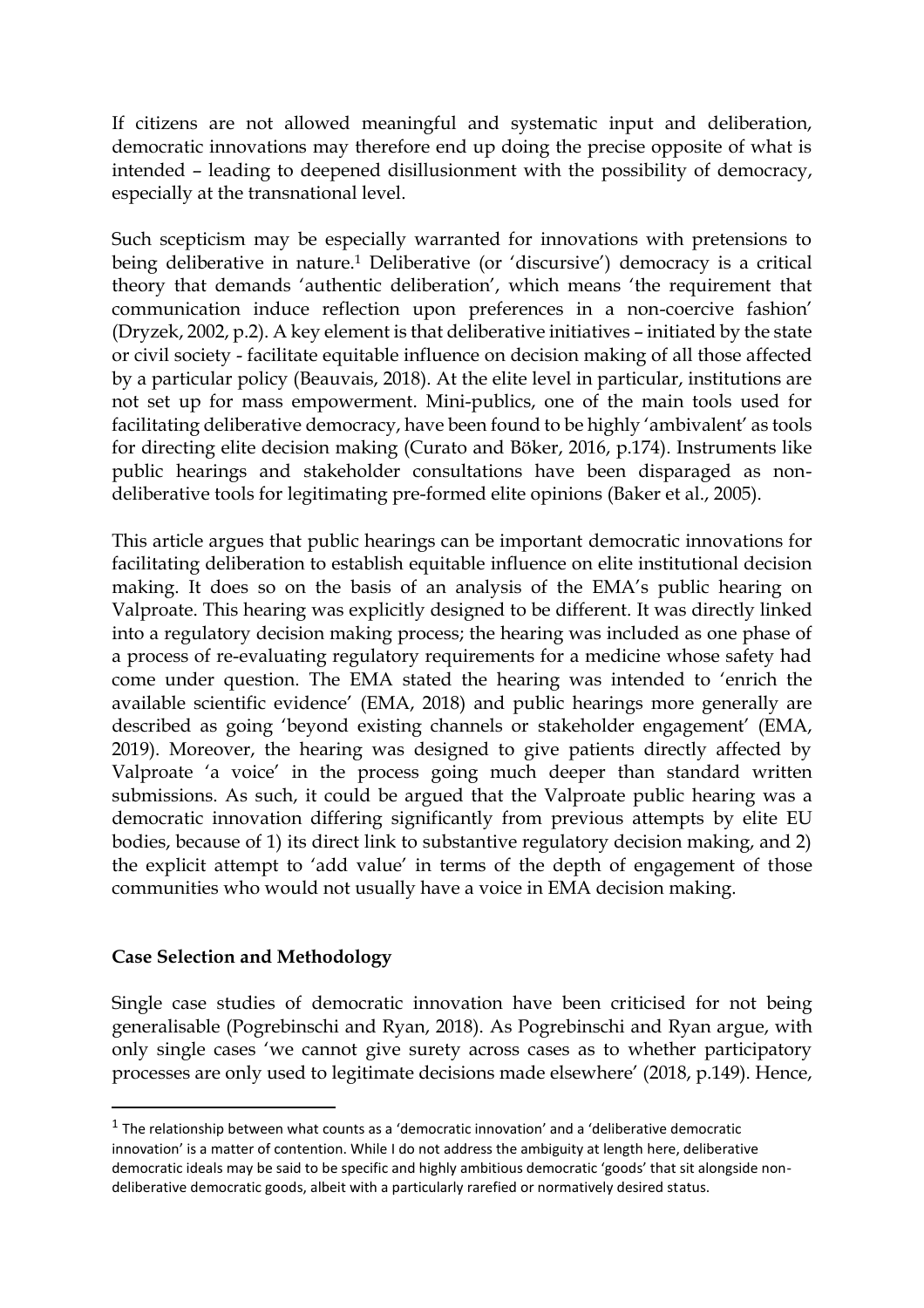they suggest research on democratic innovations suffers 'from a methodological bias to favour case studies' and argue for moving towards a comparative agenda (see also Ryan and Smith, 2012). How does this article justify focusing on a single case study to understand the value of public hearings as elite democratic innovations? Firstly, the EMA's public hearing may be seen as a potential 'paradigmatic case' of a new approach to democratic innovation at the EU level, directly linked into regulatory decision-making. The Valproate hearing was the first attempt at institutionalising a democratic innovation within an established EU institution, with a self-professed direct impact on that institution's policy. Particularly distinctive in this case study is how most attempts at democratic innovation at the transnational level 'failed to have any effect on the decision making process' (Smith, 2013, p.211). From a traditional perspective on 'case selection', the Valproate hearing thus represents a 'critical case' (Flyvbjerg, 2006) of a transnational technocratic institution attempting to initiate a democratic innovation with real impact on policy decisions, whilst simultaneously being subject to all the administrative, social, economic and political factors that would make that innovation likely to fail. Investigating the intricacies of how this democratic innovation played out in detail will yield important insights into how democratic innovations designed to overcome the traditional limitations elite governance arrangements impose can be successful in overcoming those barriers, and the extent to which those barriers continue to impose formidable, arguably insurmountable, challenges.

Second, the Valproate case is relevant in particular because it provides a distinctive set-up that does not receive as much attention as more deliberative approaches: the public hearing. Commonly, public hearings are dismissed as providing only partial decision making access, or being only one element inputting into deliberative processes. However, Karpowitz and Mansbridge (2005) argue public hearings are 'deliberative in the minimal sense that they [represent] an opportunity for citizens to give public reasons for their opinions and to hear the opinions of others'. Full deliberation is not an aim within public hearings. Rather, it allows invited speakers representing a range of interested groups to have their views heard by powerful decision makers, enhancing transparency. There are important deliberative elements to public hearings – speakers can be questioned by, and respond directly to, elites, and they are given a protected, highly structured, space to elaborate their arguments.

Third, there are also pragmatic, data-driven reasons for choosing the EMA case. The Valproate hearing was live streamed by video link with multiple camera angles showing participants speaking and the layout of the room, and an official summary was made available along with written submissions. This is useful both in terms of reinforcing how significant the agency itself viewed the hearing as an innovative exercise, and in terms of providing a detailed data source from which to evaluate the innovation itself. Unlike many democratic innovations, it was possible to track and replay every minute of the hearing, and make detailed reflective notes. As such, the author watched and coded the full four-hour hearing, both quantitatively and qualitatively, and referred back to the hearing transcript for clarifications. EMA also provided several supporting documents with detailed analysis of the problem,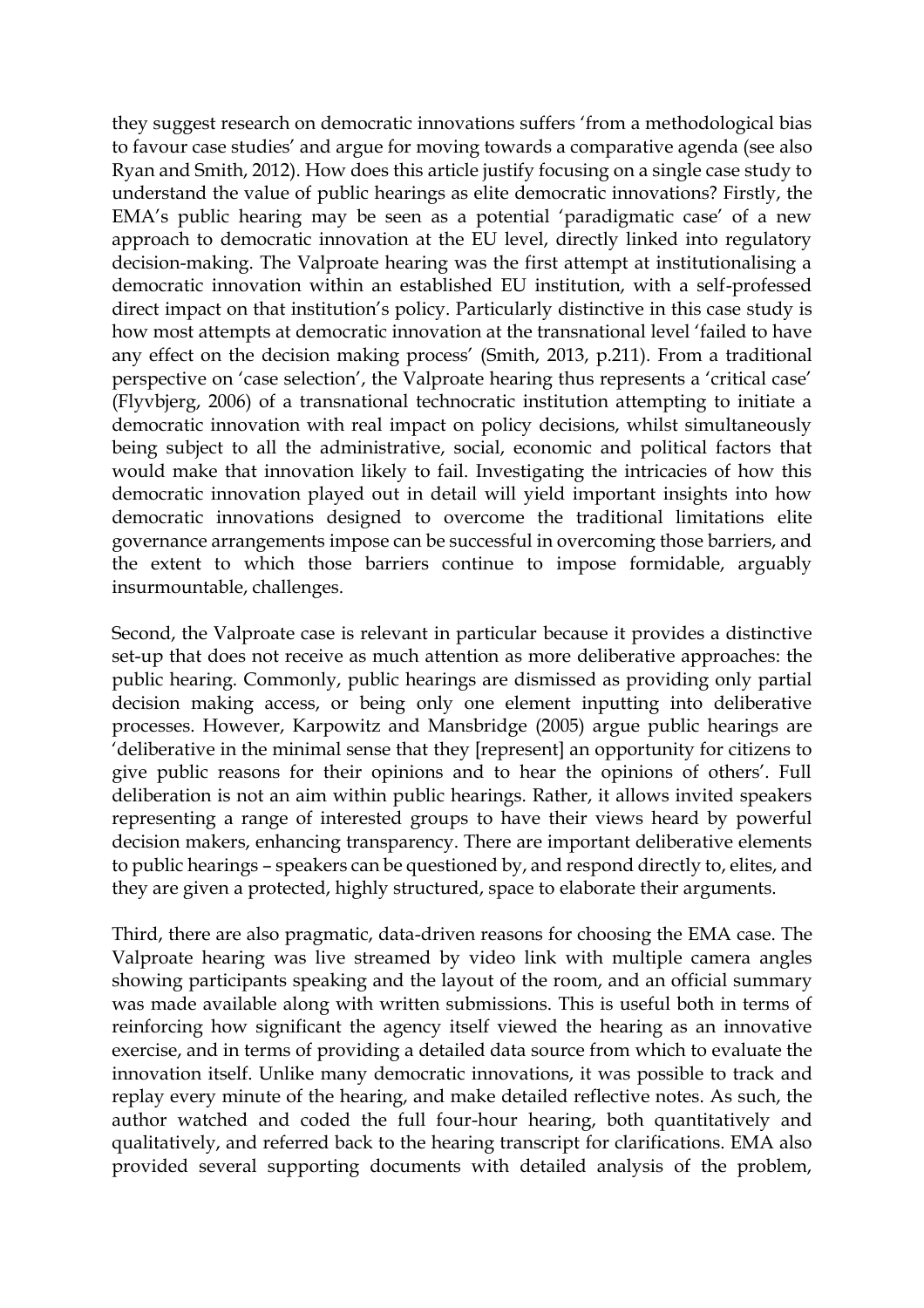written feedback from 'standard' stakeholder consultation routes, and a detailed report of the PRAC's final regulatory recommendation.

I streamed the hearing via YouTube on two separate occasions. Once in January 2019, and again in June 2019. The first time I recorded quantitative ratings for the deliberative quality of discussion during presentation and discussion by each participant in the hearing, relying on the widely used Deliberative Quality Index (DQI) (see below). The second time, in light of reading and theoretical reflection, I recoded the hearing based on the DQI, but also qualitatively coded the hearing for a range of visual representations I had not observed during the first viewing. Many of the most interesting and important aspects of the hearing, which have analytical value for showing how public hearings can be effective democratic innovations, are not captured by the DQI. I made reflective notes that reveal my particular interpretation of the video, from which I identified key themes highlighting what elements of the public hearing supported or detracted from the quantitative evidence about the hearing's deliberative quality.

# **The Case: Valproate**

Understanding the context of public controversy around the public hearing is crucial for further explicating the importance of the EMA's public hearing as a critical case of (deliberative) democratic innovation. As Dryzek (2002) argues, democratic innovations, particularly those with pretensions to being 'deliberative' in nature, must address substantive issues with implications for justice, equity and sustainability, particularly those that are potentially contentious and open to conflicting views. The case of Valproate is just such an issue, with substantial implications for fairness, justice and equity, particularly among those who take Valproate and their families.

Valproate is a medicine used to treat epilepsy, bipolar disorder and sometimes Migraine in European Union member states. For some patients with severe cases, there are no other treatments available other than Valproate and similar substances (valproic acid, sodium valproate, valproate semisodium and valpromide). Valproate is not a new medicine – having been available by prescription in France since 1967. It has been approved for prescription in all EU member states. However, Valproate become known during the 2000s for significant side-effects among pregnant women, leading to abnormalities in new-born babies, particularly severe learning disabilities. Despite knowing its side-effects, some doctors prescribed Valproate to pregnant women without informing them of the full implications of its use, and many continued using it because of no known alternative treatment. In March 2017, at the request of the French medicines regulator, the Agence Nationale de Sécurité du Médicament et des Produits de Santé (ANSM), EMA began a Europe-wide review of Valproate and its effects, with the aim of strengthening regulatory guidelines for practitioners around the conditions under which Valproate can be prescribed.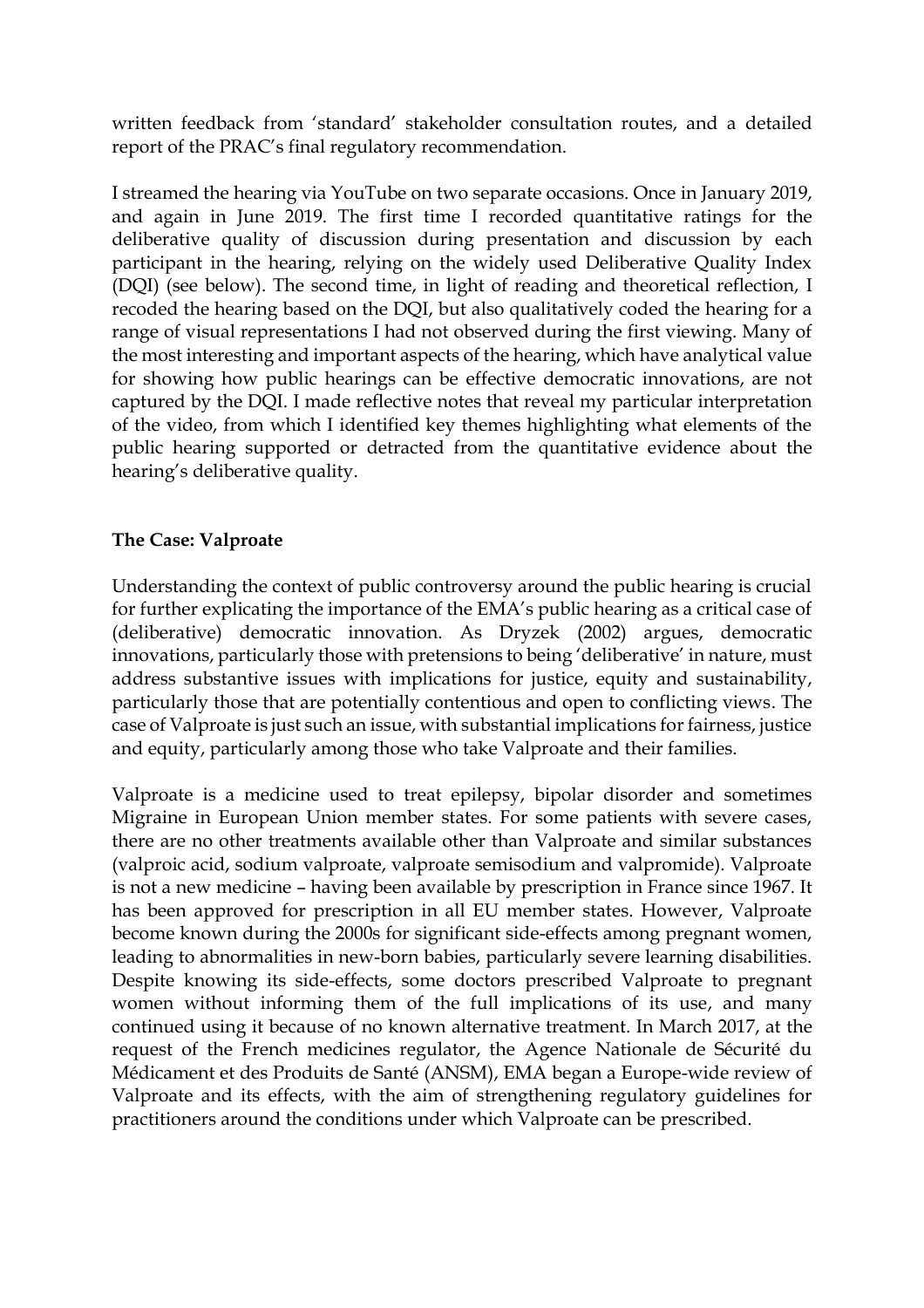The severe learning disabilities some Valproate patients found their children experiencing, and the impact on their lives, are serious issues of equity and justice. Campaigners have argued that pregnant women were not given enough information to make a balanced decision by doctors who knew of the likely consequences for their children. Moreover, the severity of learning disabilities often suffered by children born from Valproate patients has implications for the entire life of those children, their mothers, and their families. Nevertheless, the freedom of patients with severe bipolar disorder or epilepsy to take Valproate must be taken into account when deciding on whether to place restrictions, or an outright prohibition, on its prescription to pregnant women. Some women refuse to be taken off the medicine despite knowing its likely side-effects, because it prevents the severe pain they experience from epileptic attacks, bipolar episodes or migraines. Previous medical studies, for example by the US Food and Drug Administration, also suggested taking patients off Valproate suddenly (for example in the event of pregnancy) can also have serious health impacts [\(https://www.fda.gov/drugs/drug-safety-and-availability/fda-drug-safety](https://www.fda.gov/drugs/drug-safety-and-availability/fda-drug-safety-communication-children-born-mothers-who-took-valproate-products-while-pregnant-may)[communication-children-born-mothers-who-took-valproate-products-while](https://www.fda.gov/drugs/drug-safety-and-availability/fda-drug-safety-communication-children-born-mothers-who-took-valproate-products-while-pregnant-may)[pregnant-may\)](https://www.fda.gov/drugs/drug-safety-and-availability/fda-drug-safety-communication-children-born-mothers-who-took-valproate-products-while-pregnant-may). The EMA's consultation was thus conducted in a potentially highly contestable field, both ethically and scientifically. A democratic innovation was particularly apt here, because it was focused on a contestable issue with significant implications for equity and justice across the whole of Europe. EMA's work is also used as a template for other smaller countries globally, so its review could arguably be said to have implications for regulatory policies focused on Valproate around the

#### **Assessing the Deliberative Quality of the Public Hearing**

world.

First, this article assesses the Valproate public hearing according to its deliberative quality using the discourse quality index (DQI). The DQI was developed by Steenbergen et al (2003) and Steiner et al (2004) to quantify how closely purportedly 'deliberative' discussions in political arenas got to the 'ideal speech situation' posited by Habermas. The DQI has been subject to criticisms about the criteria it uses and the assumptions it makes (Jaramillo and Steiner, 2014; King, 2009). On the one hand, it attempts to measure discourse against an 'ideal' that even Habermas himself argued could never be achieved, and indeed was not his intention to achieve in his original theory of communicative action. On the other hand, even if it were possible to quantify such an 'ideal' outcome, the DQI does not cover all of the criteria that would need to be covered for assessing a case. Hence, King (2009, p.4) argues 'Steenbergen et al's attempt to operationalise the theory produces conceptions that distort, reduce and omit vital notions of the ideals it aims to measure'. On balance, because it evaluates speeches within a 'debate' as individual units, Steenbergen et al.'s index has been shown to be a useful tool for evaluating set-piece political speeches in parliamentary settings (Lord and Tamvaki, 2013), but has proved more difficult for assessing small group debates with a highly dynamic and intersubjective element (Jaramillo and Steiner, 2014).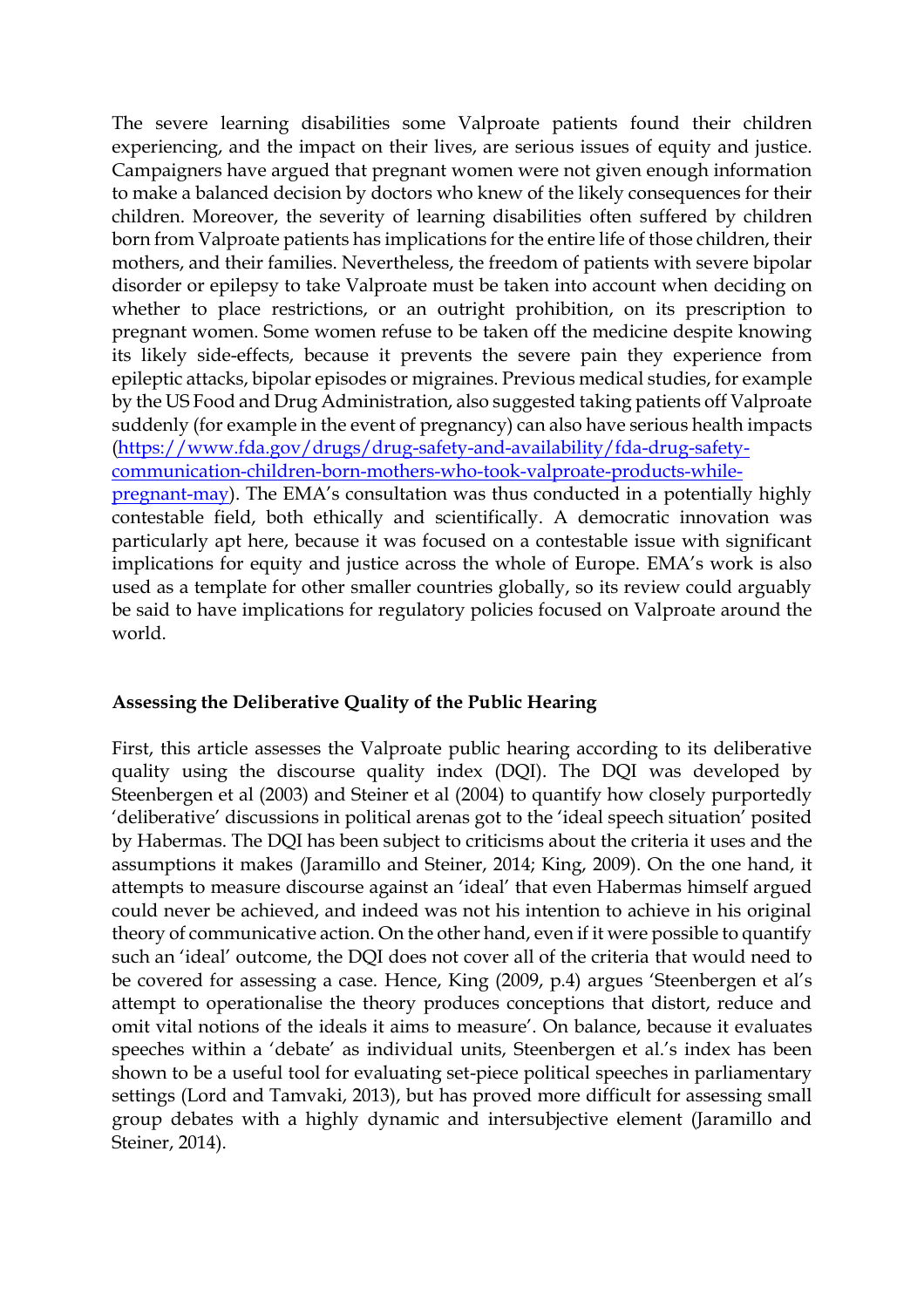For our purposes of analysing a public hearing with a series of staged interventions highly regulated by a chair, the DQI is useful so far as it is explicitly set up to code (and thus privilege) the quality of individual speakers' contributions. Where the public hearing does not match up, in this respect, is the intersubjective element of deliberation whereby there should be room for intervention and participation by all participants in the room. In other words, as a democratic innovation, public hearings are 'minimally deliberative'. We would not, therefore, expect all discourse to conform to the highest levels of deliberation. The purpose here, however, is to analyse how normative elements of criteria for deliberation were present within the hearing.

I watched the Valproate public hearing twice in January and June 2019 and coded for each of the DQI indicators in each case. I followed Steenbergen et al's original coding scheme as closely as possible, but also adapted it to the public hearing context. For example, I left out their 'participation' indicator from coding as the highly structured nature of the public hearing makes equal participation by all in the room not only beside the point of the innovation, but would actively undermine its intended outcomes (although two unanticipated interventions occurred during the hearing, neither were objected to by the chair or other participants). Second, I tweaked the 'level of justification' indicator to make it applicable for the second round of coding. In the first round, almost all of the codes for this indicator were ranked at '3' (at least 2 complete justifications) purely because of the length of time speakers had to justify their claims (most speakers had about 10 minutes to present their case). Instead, I reframed the coding scheme to differentiate between 2 and 3 more clearly, changing 3 to 'strong link made in justification' and 2 as 'weak link made in justification'. 'Strong' links involve reference to clear empirical evidence, quantitative data, scientific studies or deep personal/familial experience and 'weak' links involve vague anecdotes and assertions. Third, I clarified the 'respect counter-arguments' indicator by specifying that 'counter-argument' is not necessarily an argument made by another participant in the public hearing, but instead is the recognition of one of the two possible arguments in the Valproate review (namely, that Valproate regulation should either be reformed and even outlawed for pregnant women, or existing arrangements should be largely reinforced or remain the same). The remaining indicators – content of justification, respect for groups and demands, and constructive politics – all remained the same as in the DQI coding scheme.

#### **Results and Analysis (Discourse Quality Index)**

Codes were applied to each 'speech' by a scheduled speaker in the public hearing. This included patients taking Valproate with epilepsy, bipolar disorder and migraine, victims of Valproate-related post-birth abnormalities, the pharmaceutical company Sanofi that sells Valproate, professional representatives including pharmacists, medical scientists and authors of prominent academic studies of Valproate's effects. Overall, there were 17 participants who were introduced as 'speakers' in the main part of the public hearing (3 hours 45 minutes). 2 participants spoke twice making substantively different 'demands' (as Steenbergen et al call them) and are thus coded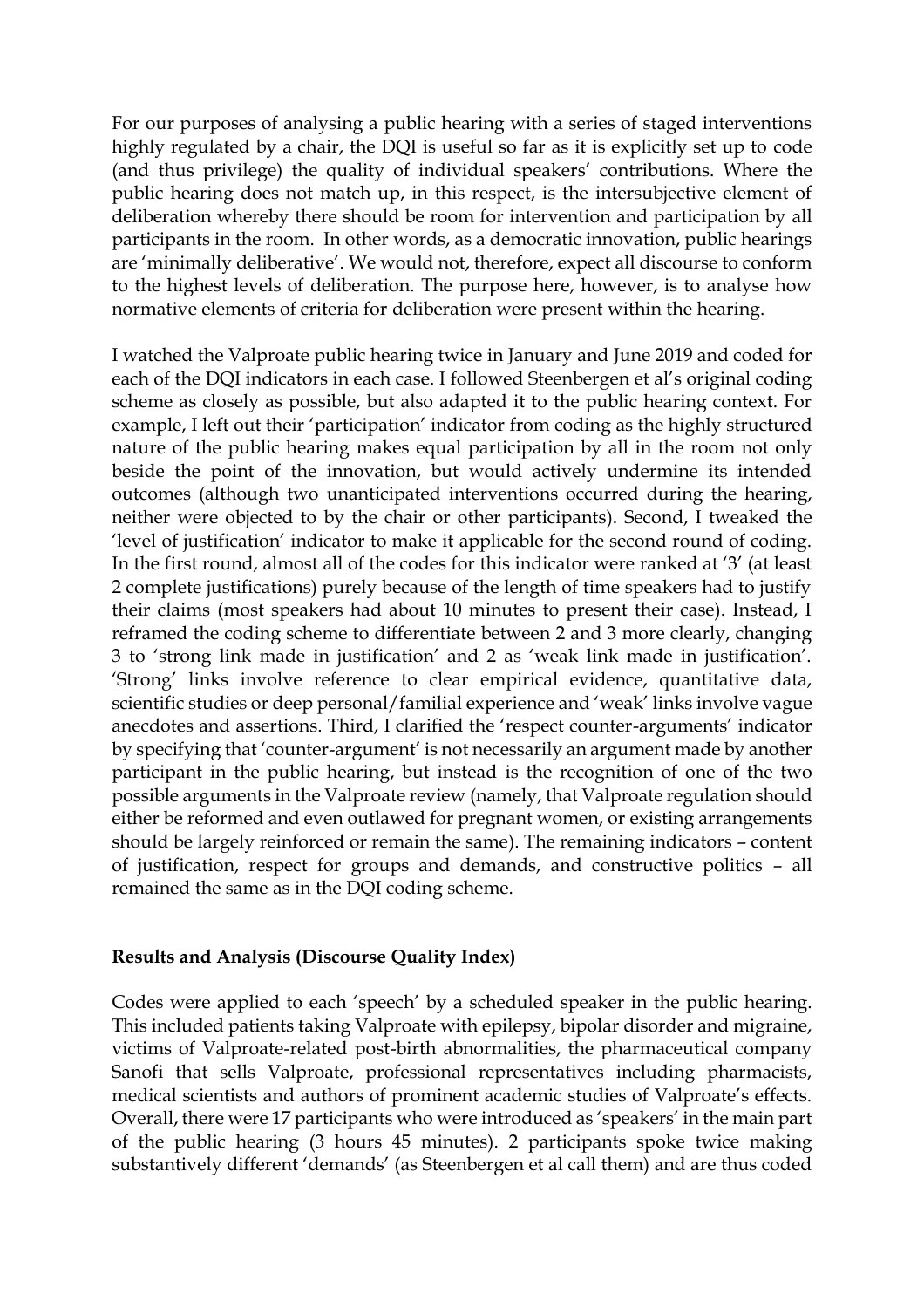as separate 'speeches' within the 'debate'. Appendix A details all the speakers and their affiliations as described by EMA in its public documents. The coded speeches are not directly referenced for each participant to protect anonymity; however, these may be replicated by other researchers by coding the hearing manually using the project codebook (see Appendix B). Table 2 below provides summary statistics for the discursive quality of the public hearing.

| All participants                      | Mean<br>score | <b>SD</b> | No.<br>speakers<br>coded | Min      | Max            |
|---------------------------------------|---------------|-----------|--------------------------|----------|----------------|
| Justification ( $0 = \text{low}, 3 =$ | 2.526         |           | 19                       |          | 3              |
| high)                                 | (1.682)       | 0.678     |                          |          |                |
| Common good*                          | 1.316         | 0.798     | 19                       | 0        | $\overline{2}$ |
| Respect groups                        | 1.056         | 0.848     | 18                       | 0        | $\overline{2}$ |
| Respect demands                       | 1.2           | 0.748     | 15                       | $\theta$ | $\overline{2}$ |
| Respect<br>counter-                   | 1.529         |           | 17                       | $\theta$ | 3              |
| arguments                             | (1.018)       | 1.377     |                          |          |                |
| Constructive politics                 | 1.579         | 0.815     | 19                       | 0        | $\mathcal{D}$  |

**Table 2: Summary Statistics for the Discursive Quality of the EMA's Valproate Public Hearing**

\* 2A/B given score = 2, overrides 0 score for interest-based demand. Overall DQI Score = **1.307 (Max=2, Min=0)**

This study goes further than existing work quantifying a range of separate deliberations – for example Lord's study of over 800 debates in the European Parliament – because it creates a quantitative scale for each DQI item and an overall DQI 'score' on this basis. This achieves Steiner et al.'s (2004, p.60) suggestion that the elements of the DQI should be 'at least in principle, scalable' to provide a single score on which to rate the deliberative 'quality' of a particular initiative. Such a scale is only possible and meaningful because of the case-based nature of the study enabling close attention to the detail of each intervention. The Mean scores in Table 2 are based on adding together the coded scores for each participant (assuming, as Steenbergen et al do, that higher scores indicate 'better' discursive quality) and dividing by the total number of participants. For the items where the scale was 0-3, the Mean score has been compressed (multiplied by 2/3, the number in brackets in column 2) to produce a score on a 0-2 scale. The scores were then averaged with equal weighting to produce an overall DQI score on a 0-2 scale of 1.307. The figure can be used as a summary score to suggest that, overall, the public hearing was a 'successful' deliberation on the grounds set by the DQI.

Table 2 suggests this public hearing was especially good for high quality justification (1.682), references to the common good (1.316) and constructive politics (1.579). On the other hand, overall respect for groups, demands and counter-arguments was relatively low. The mean scores for each were roughly half the maximum score, and ranged significantly between the highest and lowest possible scores. Some speakers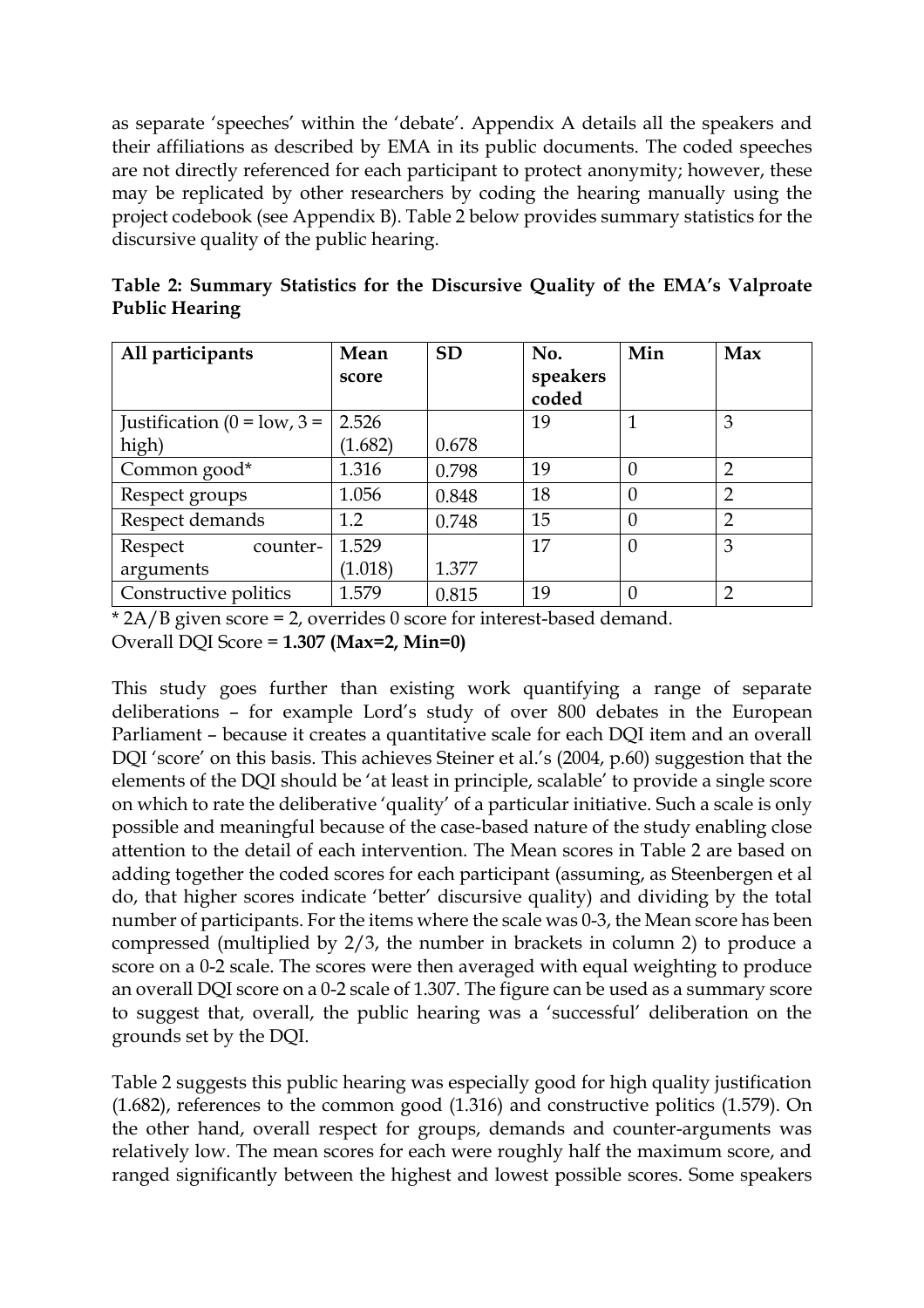had to be left out altogether from these latter indicators as their speeches were deemed not relevant to the indicators in question. This tells us something interesting about the public hearing as it relates to the DQI framework in particular, and deliberative democracy more generally. It is more difficult in a public hearing format to show explicit 'respect' for other groups, demands and arguments because the exercise is not intersubjective. While speakers were asked questions by the panel, and got a chance to ask the panel themselves questions at the end of the hearing for 30 minutes, there was no rigorous two-way debate as would be expected in a 'dynamic' deliberative scenario. While this is a significant limitation of the public hearing, the low scores might also be seen as to some extent indicative of some of the DQI's shortcomings, tailored as it is to use individual speeches and demands as a unit of analysis.

Another one of the key problems with elite public hearings, existing research suggests, is that they privilege educated elite speakers who are invited 'to the table'. The EMA hearing sought to overcome this by inviting members of the public and patients, who made up the majority of speakers. How did deliberation compare between the groups? Table 3 and Table 4 below compare the scores for patients and members of the public, with participants from industry and professional associations (see explanation of calculations above).

| <b>DQI</b> Criterion                        | Patients/public | N  | Industry/professional | N |
|---------------------------------------------|-----------------|----|-----------------------|---|
| Sophisticated                               | 36%             | 11 | 100%                  | 8 |
| Justification (3)                           |                 |    |                       |   |
| Qualified Justification<br>(2)              | 45%             | 11 | $0\%$                 | 8 |
| Inferior Justification (1)                  | 18%             | 11 | $0\%$                 | 8 |
| No Justification (0)                        | 0%              | 11 | $0\%$                 | 8 |
| Utilitarian<br>common<br>good(2a)           | 18%             | 11 | 25%                   | 8 |
| principle<br>Difference<br>common good (2b) | 64%             | 11 | $0\%$                 | 8 |
| Neutral statement (1)                       | 9%              | 11 | 50%                   | 8 |
| Sectional<br>interests<br>mentioned (0)     | 91%             | 11 | 25%                   | 8 |
| Explicit respect<br>for<br>groups (2)       | 20%             | 10 | 62.5%                 | 8 |
| Implicit respect<br>for<br>groups (1)       | 20%             | 10 | 37.5%                 | 8 |
| No respect for groups<br>(0)                | 60%             | 10 | $0\%$                 | 8 |
| Explicit<br>for<br>respect<br>demands (2)   | 0%              | 7  | 75%                   | 8 |

**Table 2: Discourse Quality Index scores for patient/public participants in Valproate public hearing**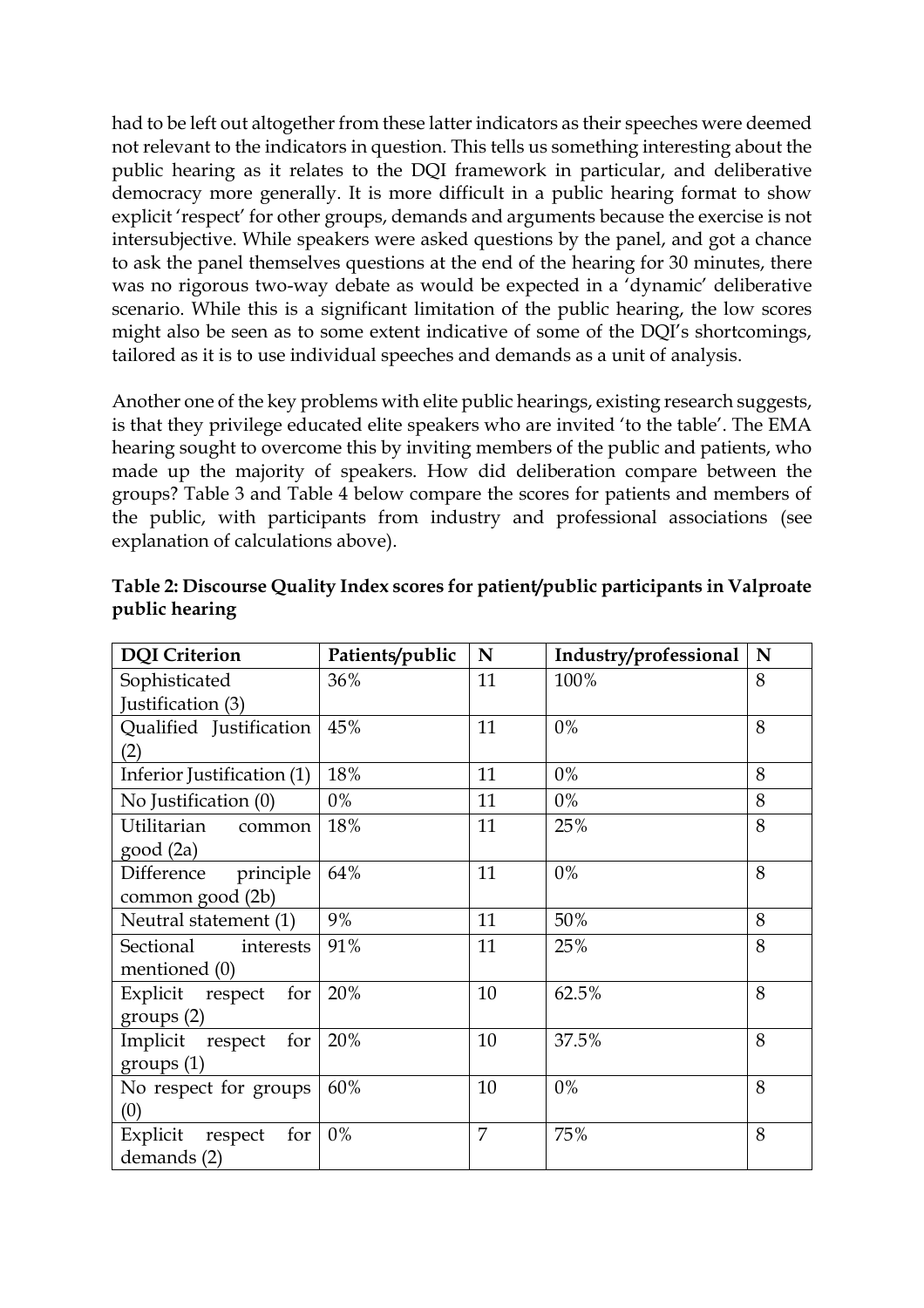| Implicit<br>for<br>respect | 57.1% | 7  | 25%   | 8 |
|----------------------------|-------|----|-------|---|
| demands (1)                |       |    |       |   |
| for<br>No<br>respect       | 42.9% | 7  | $0\%$ | 8 |
| demands (0)                |       |    |       |   |
| Counter-arguments          | 18.2% | 11 | 83.3% | 6 |
| valued (3)                 |       |    |       |   |
| Counter-arguments          | 9.1%  | 11 | 16.7% | 6 |
| included - neutral (2)     |       |    |       |   |
| Counter-arguments          | 9.1%  | 11 | $0\%$ | 6 |
| included but degraded      |       |    |       |   |
| (1)                        |       |    |       |   |
| Counter-arguments          | 36.6% | 11 | $0\%$ | 6 |
| ignored (0)                |       |    |       |   |
| Mediating proposal (2)     | 63.6% | 11 | 100%  | 8 |
| Alternative<br>proposal    | $0\%$ | 11 | $0\%$ | 8 |
| (1)                        |       |    |       |   |
| Positional politics (0)    | 36.4% | 11 | $0\%$ | 8 |

**\* Calculated as percentage of all relevant coded speeches for particular variable**

The scores demonstrate stark differences in deliberative 'quality' between groups that are in line with existing research and theory about differential capacities to deliberate among individuals with high levels of education and income, and those without. Industry and professional groups score higher on all raw scores for the components of the DQI. The difference is particularly striking for standards of justification, where 100% of speakers in the industry/professionals group scored the maximum of 3, while only 36% of patients and members of the pubic scored the maximum value. Similarly stark are the differences between respect for groups and demands among industry/professionals (62.5% and 75% of speeches explicitly showed respect for groups and demands respectively) compared with the public and patients (20% and 0% respectively). Industry representatives and professionals consistently recognised positively the demands of public participants for improved communication between doctors and patients on the risks of Valproate, making labelling clear on boxes and introducing more mandatory controls to ensure patients are as informed as possible. By contrast, patients often 'degraded' (in the words of Steenbergen et al's (2003) framework) the efforts of industry, government officials and practitioners, suggesting they were at best negligent in explaining the drug's side-effects, and at worst actively hostile and profiteering. There are also clear differences in terms of 'constructive politics' – the extent to which participants attempt to compromise or suggest solutions. 100% of representatives from industry sought mediating proposals, such as improving communication through pharmacists and intermediary professional bodies. By contrast, the appeals by patients and members of the public were emotive and often uncompromising, driven by individual experience and hostile to public information programmes that had previously had little impact across Europe (Mean  $= 1.273$ .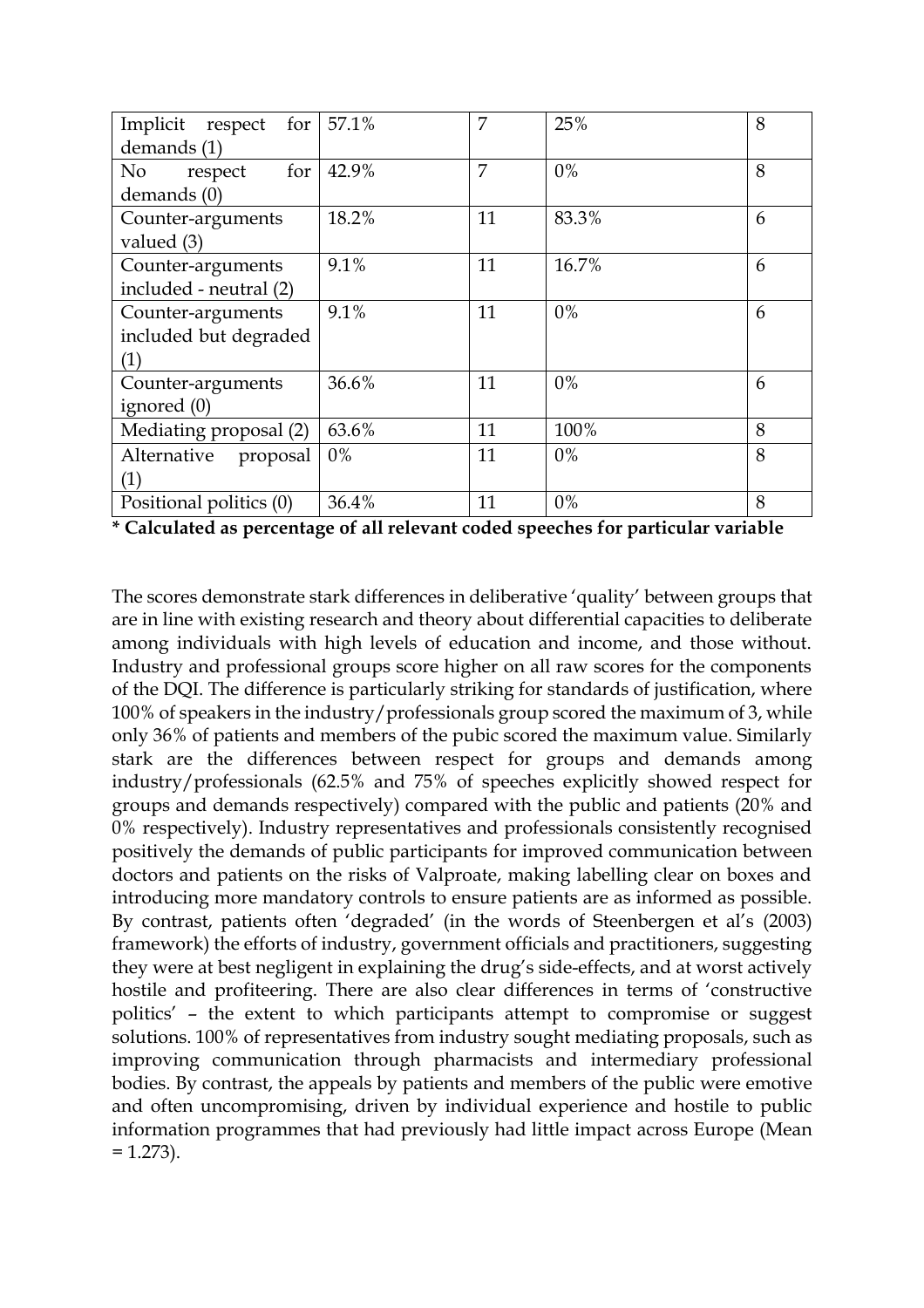Interestingly, the only indicator where patients and the public scored higher was in reference to the common good. Demands made by industry/professionals were couched in terms of the scientific evidence, best practice, complexities around different types of epilepsy and their differential effects, and the evidence base surrounding withdrawal from Valproate provision and its impacts on patient health. These arguments, while sympathetic to claims focused on equity and the interests of those taking Valproate, focused neither on asserting group interests, nor on conceptions of the common good (Rawlsian or utilitarian). Patients and the public, on the other hand, focused strongly and almost exclusively on both their interests as representatives of Valproate patients and victims, and most importantly issues of justice related to helping the disadvantaged in society. Speakers demanded mandatory clear pictures being displayed on packaging to ensure communication to parents about risk, and told detailed stories of their own struggles with Valproate as emotive context for the hearing (although, as one speaker put it, 'not evidential').

The above analysis suggests some interesting implications for the value of the public hearing as a democratic innovation in elite institutions. Firstly, and as existing research shows, the overall deliberative quality of exercises such as these can be high, but unequal between participants. In some respects, the way in which the hearing was set up could be interpreted as setting up members of the public to fail. Patients and public members often struggled to articulate themselves, clearly suffering with nerves from the occasion. One participant had to be reassured by the Chair that she was able to take her time as she repeatedly stumbled reading out her pre-prepared statement. By contrast, the representative from Sanofi was articulate and well-rehearsed, making a reasoned case for improved communication by government rather than enforcing new regulations and responsibilities on pharmaceutical firms.

In light of this seeming inequality, the data also provoke reflection about the value of different aspects of deliberation and the extent to which they ought to be valued in this context. For example, do emotive appeals carry weight within deliberation, and how could they be incorporated into DQI in a meaningful way? One study has sought to include a measure of appeals to personal story and narrative, albeit only as a binary yes/no variable (Steffensmeier and Schenck-Hamlin, 2008, p.28). What place do anger and cynicism have in deliberative processes, particularly where such cynicism might be understandable given the highly structured nature of the discussions?

# **Qualitative Analysis: Influence and empowerment, performative scepticism, storytelling and visual symbols**

The quantitative analysis above suggests EMA's Valproate hearing fell into the same traps as many elite-driven forms of democratic innovation. Those who were supported by corporate pharmaceutical resources, or elite scientific education, were more articulate and contributed a 'better' discursive quality than members of the public and patients, who were emotional, openly disparaging of elite actors, and sceptical of the process. However, this paper argues that a quantitative analysis gives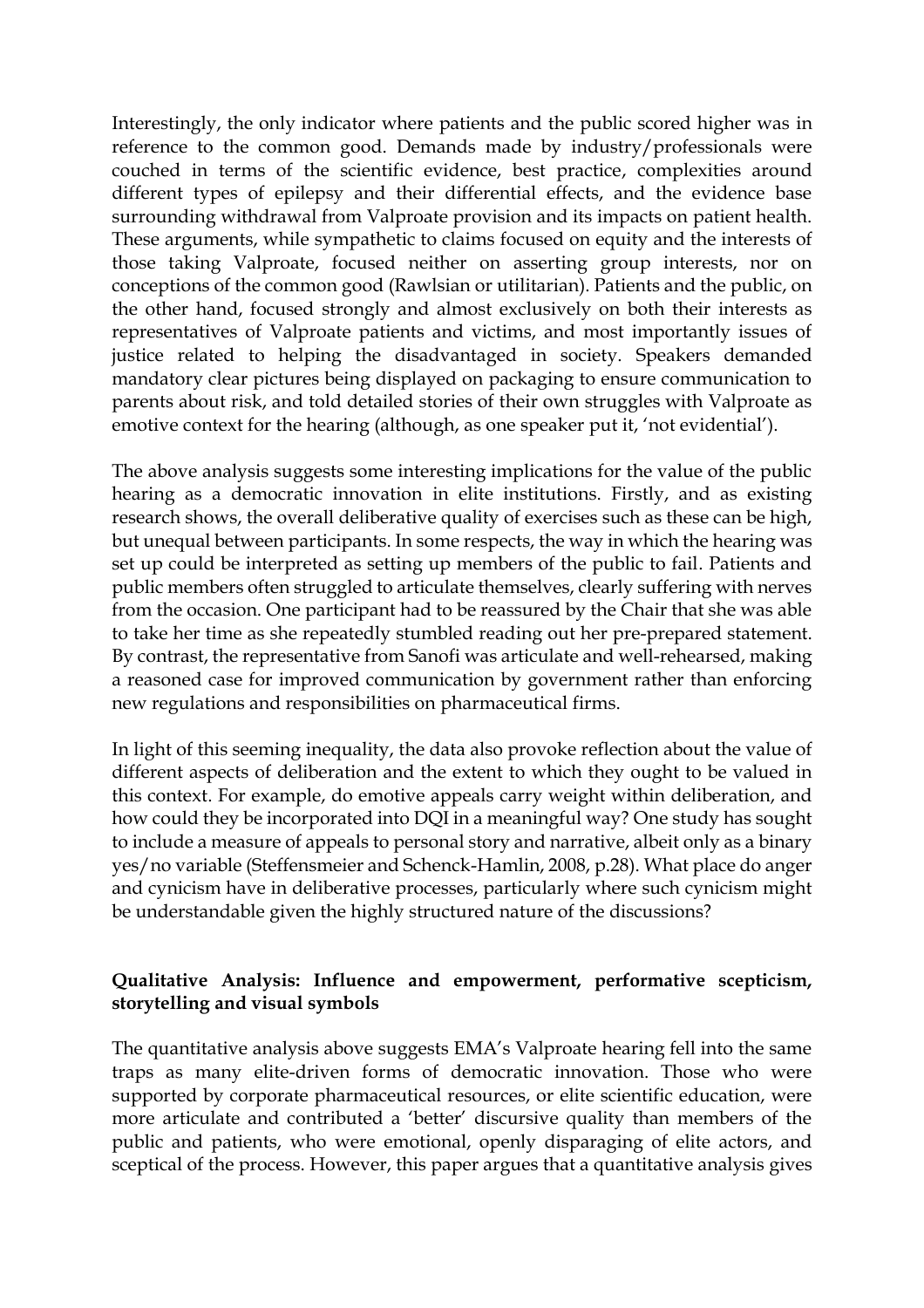a partial, and misleading, interpretation of the value of public hearings as elite democratic innovations. Specifically, if we agree elite institutions should seek to implement innovative forms of democratic practice, they should do so in a way that actively allows for non-deliberative, even *anti-deliberative*, internal critiques of the shortcomings of elite-driven policy processes.

#### **Influence and empowerment**

When we examine the outcomes of the EMA public hearing it becomes clear that this innovation defies more of the traditional problems associated with elite-driven democratic innovations. Consequentiality is a key determinant of good democratic innovation, and deliberative scholars have noted the need for consequential outcomes as an important indicator of meaningful deliberation. Dryzek foregrounds consequences as a key aspect of any democratic innovation worthy of the name 'deliberative', stating that ''. Such outcomes may be direct policy effects, but this can imply that deliberation must create demonstrable change in one form or another, with a pre-determined policy outcome, which is not the goal of deliberation. Deliberation can, however, also involve facilitating equity in the process of influencing outcomes that are decisive. This involves empowering those who have inadequate access to existing formal/policy processes and enabling them to exercise a potentially transformative influence upon the decision making process.

In this regard, the most powerful evidence of the hearing as a 'successful' deliberative innovation is that it helped shape an eventual policy outcome that transformed the regulatory controls over the provision of Valproate in a way that demonstrates (or at least heavily implies) the influence of those who had started out in the debate as disadvantaged and receiving injustice in its provision. In 2018, the PRAC announced its final decision to introduce stringent new controls on the provision and marketing of Valproate. These are summarised as follows:

- Where licensed for migraine or bipolar disorder:
	- o In pregnancy valproate must not be used.
	- o In female patients from the time they become able to have children valproate must not be used unless the conditions of a new pregnancy prevention programme are met.
- For epilepsy:
	- o In pregnancy valproate must not be used. However, it is recognised that for some women with epilepsy it may not be possible to stop valproate and they may have to continue treatment (with appropriate specialist care) in pregnancy.
	- o In female patients from the time they become able to have children valproate must not be used unless the conditions of the new pregnancy prevention programme are met.
- The [PRAC](https://www.ema.europa.eu/en/glossary/prac) has also recommended that the outer packaging of all valproate medicines must include a visual warning about the risks in pregnancy. In addition to boxed text, this may include a symbol/pictogram, with the details to be adapted at national level.
- A patient reminder card will also be attached to the outer package for pharmacists to discuss with the patient each time the medicine is dispensed.
- Companies that market valproate should also provide updated educational materials in the form of guides for healthcare professionals and patients (EMA, 2018).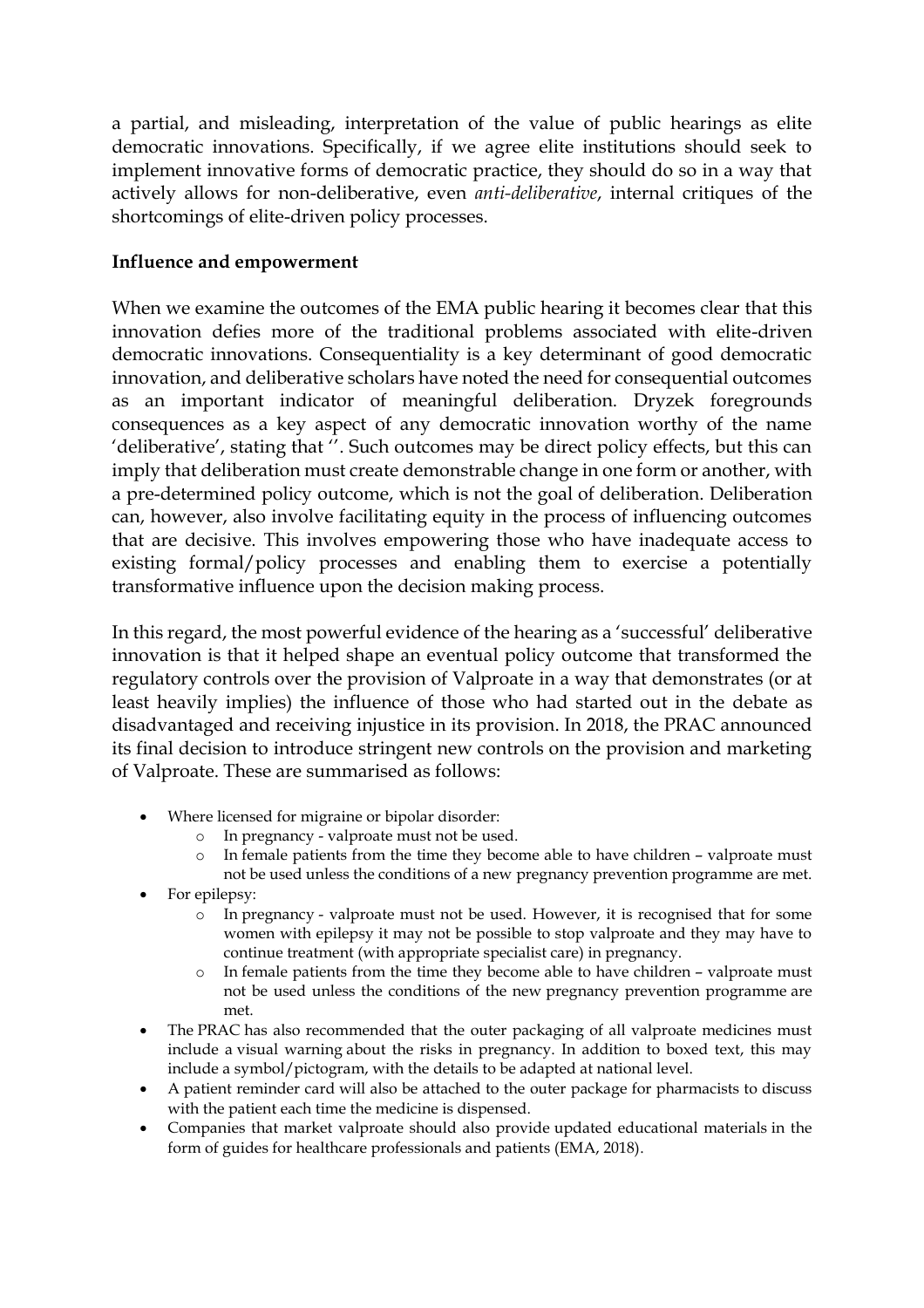The outcomes are fascinating because they impose new obligations upon pharmaceutical companies against the demands those companies made within the public hearing. Sanofi argued for more communication by governments in the medicine's provision, but demanded that Valproate not be banned for pregnant women with the relevant syndromes. The PRAC recommendation goes explicitly against this stated demand. Moreover, the demands articulated by patients and members of the public in the hearing have been met in full, particularly demands to introduce new visual warnings on packaging and to require pharmaceutical firms themselves to produce and disseminate educational materials about the effects of the products they are selling. These recommendations then become legally binding. PRAC's recommendations were validated by the Coordination Group for Mutual Recognition and Decentralised Procedures (Human) in March 2018, and then adopted in full by the European Commission to become law across the European Union.

This outcome was not only a result of the public hearing, nor was the result only an outcome of privileging the emotive arguments of patient representatives. The hearing was one part of a review encompassing 'written submissions, expert meetings, meetings with stakeholders including healthcare professionals, patients' organisations, patients and their families' (EMA, 2018, p.2). The PRAC's recommendation, moreover, could not *legally* have relied on patients' testimonies alone, but *had* to be justified on the basis of a balanced consideration of the range of evidence provided to come to a 'scientific' decision. However, crucially from our perspective, the hearing allowed representatives of those suffering from Valproate to exercise a particular kind of *influence* within the process that would not have been possible otherwise. One of the key requirements of the deliberation is that participants should exercise 'equal (or fair) influence over the outcomes of discourse' (Beauvais and Bächtiger, 2016, p.2). In this case, we can see the influence of patients and members of the public by tracking how their demands from the hearing are reflected in the final recommendation, while those of other, more powerful actors with multiple lines of influence on EMA decision making, were not. How was this influence enabled in this particular instance? My interpretation of the hearing video identified three aspects in particular: reflexivity, storytelling and visual symbols.

# **Reflexivity**

Hammond (2018) argues that deliberative democracy ought to be 'an innately inclusive, itself reflexive and self-reflexive project' rather than 'a theory to be implemented'. As such, attempts at creating innovations of the type conducted by EMA must be conducted in a way that allows and appreciates the shortcomings and contradictions in these processes. The first moment during the discussion where contradictions are acknowledged is in the introductory remarks by EMA Head of Public Engagement, Juan Garcia Burgos, who notes that there is 'no time for the specific debate' during the hearing, and that the aims are constrained to allowing the PRAC to hear participants' evidence and ask 'clarification' questions.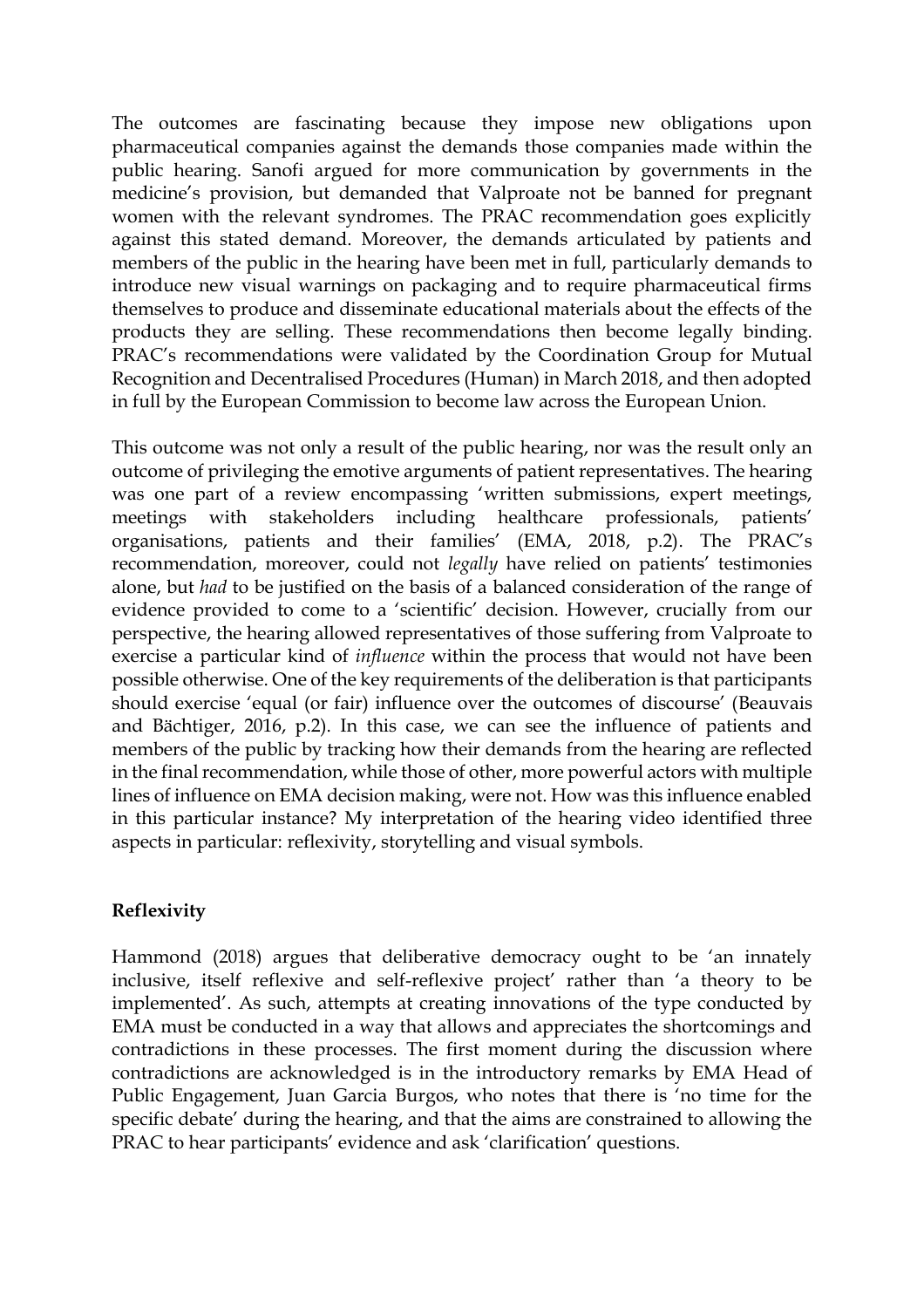The process itself allowed reflexive remarks about participants' scepticism about whether the hearing was simply a talking shop. As the first participant in the hearing wryly noted, 'if nothing comes from this the whole hearing will have been a waste of everyone's time'. At several points during their speeches, patients directly sought to expose power relations within the process. Two patients noted the presence of a Sanofi representative in the room and called on them to stop 'profit-making' activities. One patient noted sarcastically that if Sanofi had been marketing a new drug, they would be enthusiastically giving information out for the public to hear, while others used their speeches to berate national governments for 'doing nothing' and that 'neither Sanofi, nor anyone else, has been held accountable'.

While these statements were only tangentially related to the matter at hand, by allowing them to take place the PRAC enabled reflexivity during the public hearing in a way that exposed and allowed reflection on the shortcomings of the proposal. In response to patients, the Chair of the PRAC mentioned on several occasions that the panel were 'listening very carefully' to their recommendations and reiterated the purpose of the hearing as enabling those who do not 'usually' have a say in such processes to have their 'voice heard'.

#### **Storytelling**

Storytelling has occupied an increasingly vital role within deliberative democratic theory in particular, and deliberative innovations research more generally. Where disadvantaged communities are given a 'stage' from which to tell, in detail, the extent and intensity of their suffering, this can have powerful effects on the deliberative process. Elite actors are forced to respond to the basic human tragedy they tell, and put themselves in the positions of those who experience suffering. Theoretically, this is explicated in deliberative democracy through the conception of 'mutual justifiability':

The term "mutual justifiability" … opens the door to storytelling and the non-cognitive evocation of meanings and symbols that can appeal to actual or imagined shared experiences. Stories can establish credibility, create empathy, and trigger a sense of injustice, all of which contribute directly or indirectly to justification (Mansbridge et al., 2010, p.67).

In the EMA's Valproate public hearing, patients and victims of the drug's malign effects were given the floor right from the start of proceedings and enabled to tell their stories. One patient told of how she and others she knew had received their medicine in a plastic bag with no information or warnings on it. She described how because she was not made sufficiently aware of the risks of taking the drug, and that because she was not made sufficiently aware, her children suffered:

**Behind the statistics are real human stories, and mine is that I am a mother of three adult children [states names], who have all been affected by the exposure of Valproate. We are living evidence of the risks and devastating impact of this drug. Two of my three boys require lifelong care and will never be able to have a normal life. They will never be able to**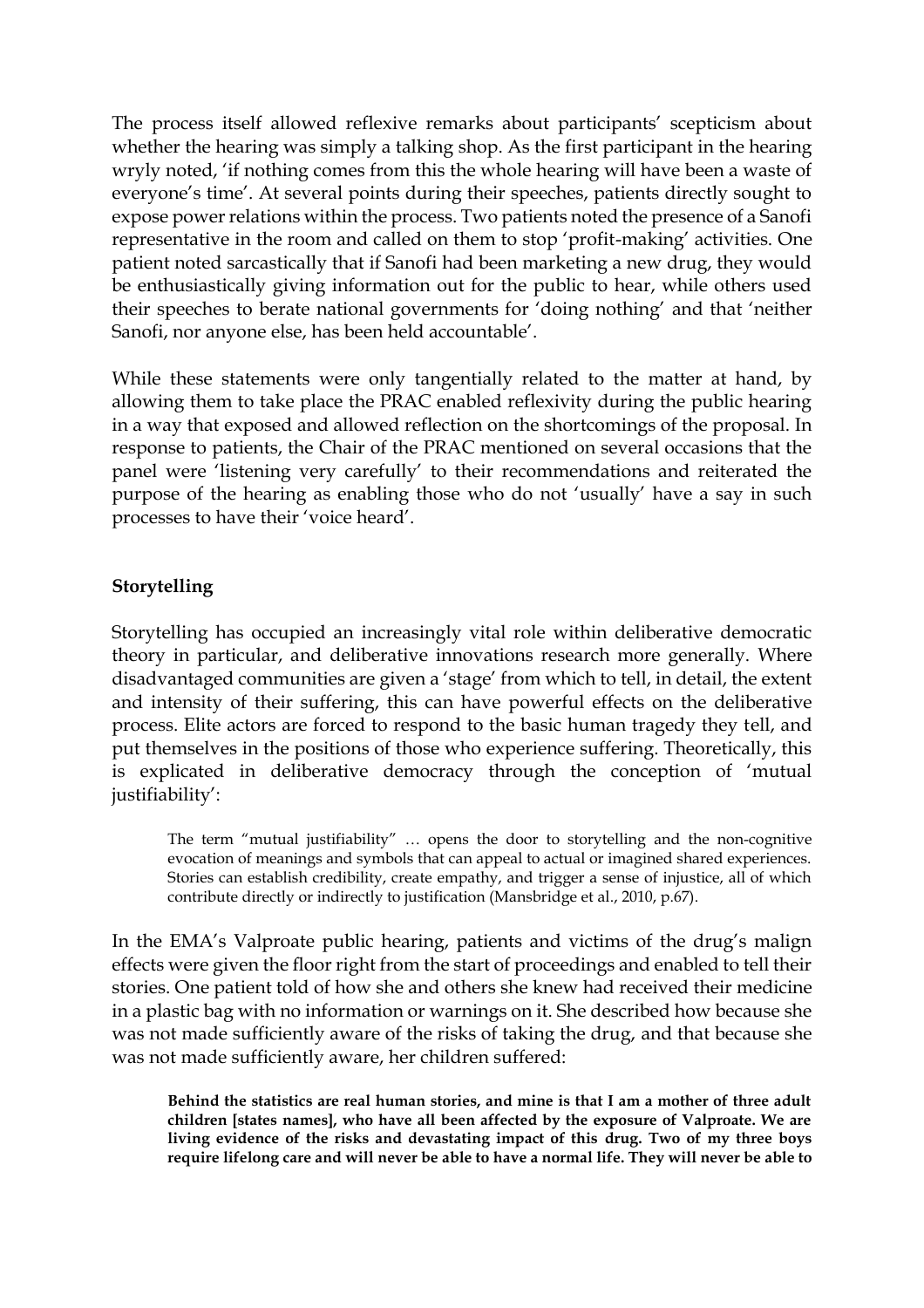**get married. They will never be able to have children. They have been robbed of all the joys of life (author's notes).**

Her story was responded to appreciatively by the Chair, who stated that the PRAC 'greatly appreciate your courage in bringing your own [long pause] issues into a situation of constructive proposals'. A young speaker with Valproate syndrome told the story of her family's experience dealing with her disease: 'As a family we have been through hell. Called liars. Told we are fabricating our daughter's condition. It's ridiculous. The ignorance surrounding the rare disease is as bad as the disease itself'. The Chair again responded to the speech by thanking her for 'courageously sharing your thoughts which are extremely valuable to us'. Another woman with bipolar disorder related her own problems with taking the drug and its effect on her mental health:

I stand here as an individual woman with bipolar who has not received any input from any organisation. My thoughts are mine and mine alone and aren't evidential. As a woman with bipolar I battle with feelings of shame, inadequacy and guilt, therefore I was terrified of getting pregnant while taking Valproate due to its proof of toxicity … I have always had a strong desire to have children and continue to express this to my mental health teams. However, for a number of years I had an unsympathetic psychiatrist who refused to stop providing Valproate despite my concerns and requests. I was actually told "perhaps, given your illness, you shouldn't have children", although I have never been detained under any mental health act (author's notes).

This story about the unsympathetic psychiatrist had a visibly powerful effect on the rest of the room. Other women in the audience behind the speaker can be seen shaking their heads, and at the end of her speech the room breaks into applause, despite there not being any applause for previous speakers. The Chair praised the speech as 'tremendous and very altruistic'.

These stories exercised power in at least two ways. First, their rhetorical force demanded recognition from subsequent professional speakers from industry and academia. I noted down twice whilst watching the video how speakers later in the hearing seemed to spontaneously make reference to, and express deference towards, the experiences of the patients quoted above at the start of their own speeches. In the DQI, this creates the image that industry and professional speakers made more of an effort at recognising other groups and demands than other participants. Interpreting their speeches carefully, however, suggests that by recounting the injustices they faced, the patients *forced* recognition of injustice in a way that may not otherwise have happened. In this respect, it could be argued that allowing a space for storytelling *contributed directly* to the deliberative quality of the hearing by pressurising other, elite, speakers to recognise other groups and demands. Of course, we cannot know the counter-factual here, whether if patients had not recounted their stories the industry/professional speakers would not have recognised the importance of their experiences. Based on my interpretation of the video – the way subsequent speakers framed and made reference to those speeches - it seems unlikely.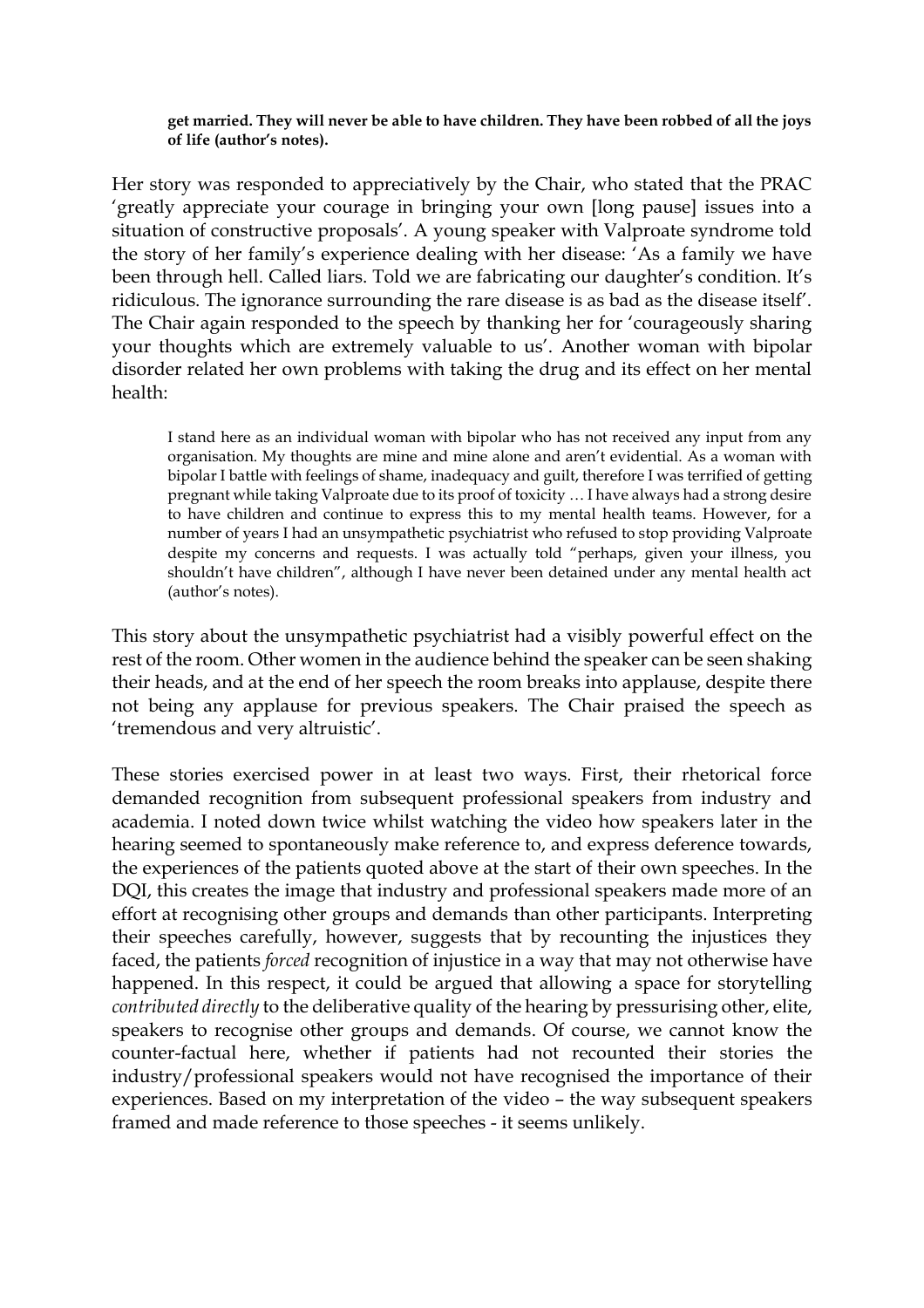Second, the power of the stories in question was enhanced by the Chair of proceedings from PRAC giving recognition to the stories and testimony of participants. By praising the impact of their stories and their 'courageous', 'brave' and 'altruistic' motives, the Chair not only reinforces the rhetorical power of those stories, by breaking out of the role of being a neutral receiver of the arguments in question, she emphasised the relevance of the stories to the PRAC's overall assessment and the functional and epistemic demands it must also fulfil. This observation is in line with existing research showing the importance of 'facilitation' in deliberative exercises. Facilitators, who can range from trained conveners of mini-publics to moderators of online deliberative forums, play a crucial role in determining the internal quality of deliberation. In this instance, the PRAC Chair did so by elevating the importance of personal stories and projecting their value to the decision making process as a whole, thus counter-acting any bias towards statistical data and academic studies. Given the make-up of PRAC is almost exclusively trained medical scientists, this is a crucial mediating role.

#### **Visual symbols of power**

Enabling the influence of marginalised and vulnerable groups in elite institutional arenas is a delicate and difficult process, particularly enabling them to recount powerful stories of deeply personal injustice. What processes and practices helped enable those who gave personal stories to the PRAC, present them in such a compelling way? My interpretation of the video was that *visual symbols* enabled the expression of these powerful stories. I identified three in particular: the layout of the room, the presence of a democratic representative, and the use of visual props. All four are symbols that generated and expressed power in the hearing and enhanced the equitability of the decision making process.

First, my primary interpretation of the hearing was that the layout of the room created a powerful atmosphere of a law court. The 'robust argumentative capacity and privileged perspective' of law courts, particularly constitutional courts, gives them significant authority in the public imagination (Mendes, 2013, p.2). The video shows a long room (it is described by one elite actor at the start as making things seem 'a bit far away') with EMA officials at one end, members of the PRAC sat at adjacent tables with a space in the middle of the room, leading to a plinth to which speakers were called. A translator sat alongside participants, translating for non-English speakers, and helping to pour speakers' water. Behind speakers there are several rows of chairs where both other speakers and members of the public were sat. The seats were mostly full for the entirety of the hearing. This testimonial, set piece, atmosphere, can be both daunting and facilitating for deliberative quality. On the one hand, non-elite patients in particular struggled with nerves for the occasion. However, the way in which this set-up gave a feel of participants being called as 'witnesses' created a feeling of drama and importance to the occasion. There is an impression within the room, particularly at the start of proceedings, of the audience hanging on the words of participants as they 'testify' to their views and experiences. The court-like atmosphere is reinforced by the line-up of participants. Eleven public and patient demands were presented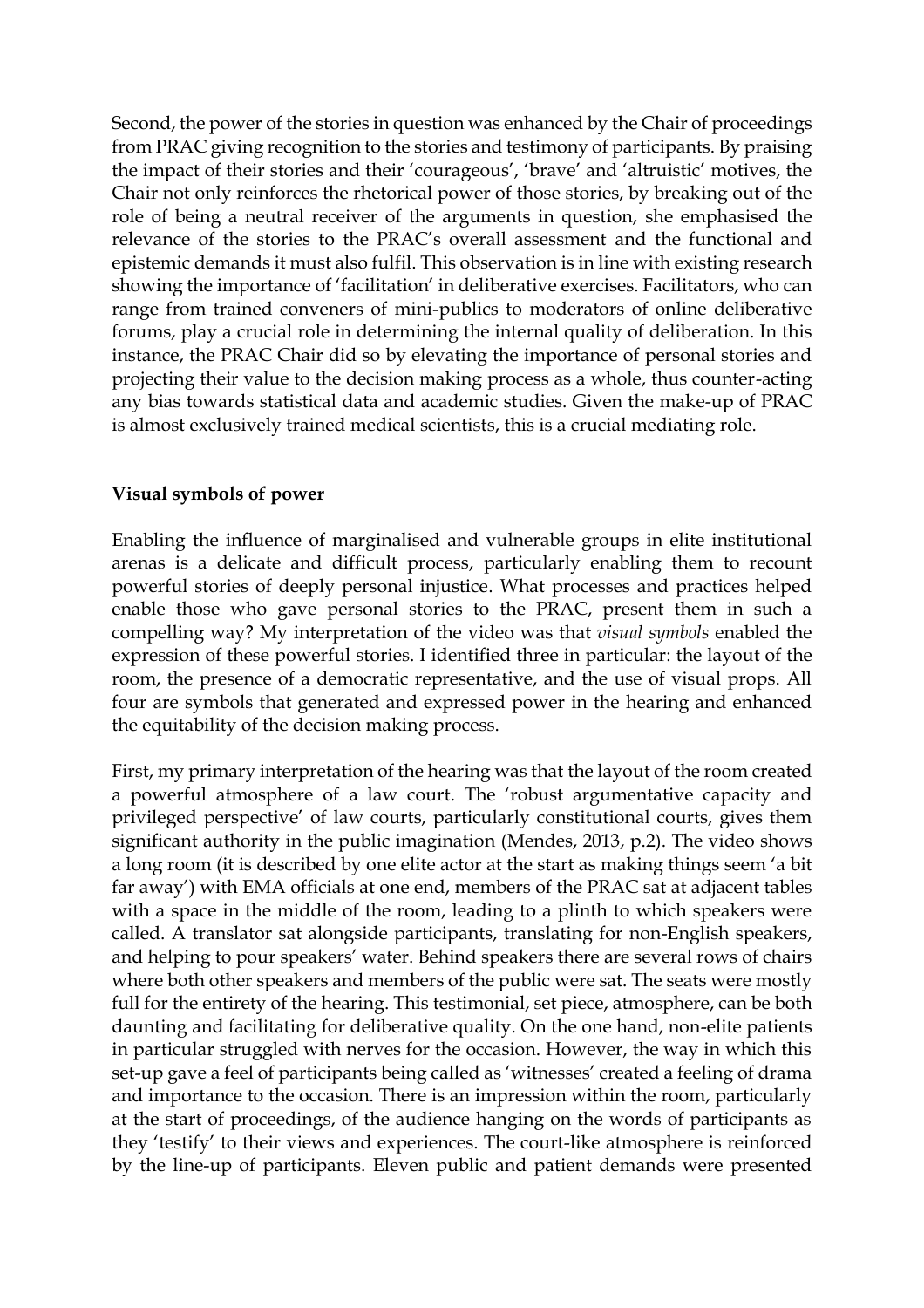first, before eight industry and professional opinions were presented. This programme, which one professional representative lamented for only allowing him limited space because he was 'twelfth on the bill', presents a 'prosecution versus defence' scheduling common in court rooms. The patients and public representatives are framed as those 'on the attack' while industry and professional representatives as frames as giving mitigating circumstances.

Second, I also interpreted the hearing as being an empowered space because of the presence of democratic representation. Specifically, an elected Member of European Parliament, Linda McAvan, was sat at the front of the room next to the PRAC Chair, and explained at the beginning of the hearing how it had come about through EP legislation designed to require regulatory reviews in the field of medicines to be conducted via engagement with the public, and that she was there to report back on its effectiveness. This gave the hearing a clear rationale – that it had been sanctioned, and was being monitored, by a directly elected democratic institution. McAvan's presence was never directly referred to as an indicator of the democratic legitimacy of the exercise, but there were several points where her presence was noted in relation to the process as a whole. One participant noted they were glad McAvan was present given the work of her EP committee in the area of health, and several other participants expressed hope that the hearing might have implications for practice on the basis that it was a 'serious' decision making venue.

Third, and finally, allowing participants to use visual symbols can be interpreted as enhancing the power particularly of patients and members of the public during the hearing. One French participant who led a campaign to introduce visual warnings on the side of Valproate packaging spoke via a translator, but showed PRAC members an enlarged version of the warning sign (a black outline of a pregnant woman in a red circle with a cross through). Another participant held up a plastic bag for PRAC members to see, that she claimed was one of the unmarked bags she had received her medication in, with no description on the side of usage guidance or health warnings. I interpreted these as powerful symbols because they became objects of sustained questioning by PRAC members. They asked the speakers to elaborate further on the points the symbols were used to illustrate, and then returned to them in questioning industry and professional participants. As the final recommendations to include clear visual markers on packaging to indicate risk suggest, they may also have stuck in the minds of PRAC members as they went away to discuss their final recommendations privately.

# **Conclusion**

Public hearings get a bad reputation as democratic innovations in elite institutions, because they are only minimally deliberative in nature and are tightly stage managed, not allowing for open and free-flowing deliberation between anyone who wishes to participate. Authorities hear the views of a select group of individuals and then go away to discuss the issue in private. Often scholars suggest this is only democratic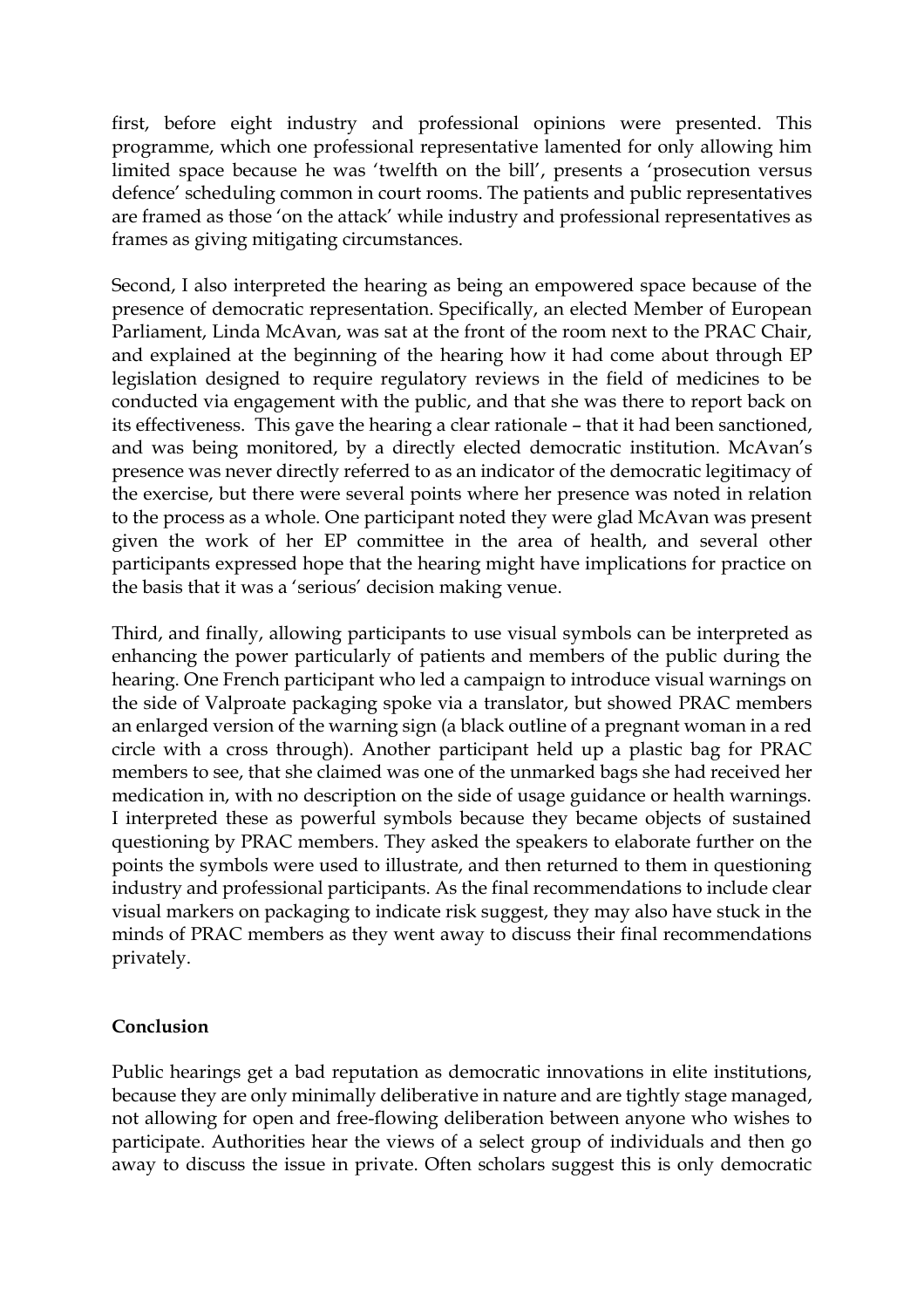'window dressing' for elite decisions driven by elite interests. This paper has examined a case study of the EMA's public hearing on Valproate in 2017 to show 1) public hearings can have a significant deliberative quality; 2) at face value they do perpetuate and showcase unequal capacities for deliberation, but 3) they can enable equitable influence within a decision making process by empowering disadvantaged actors through the equitable deployment of instruments of symbolic power.

In this case, my interpretation of the video recording of the hearing was that point 3 was enabled specifically by the way in which the hearing was staged as a trial-like event, with witnesses giving testimony of both personal experiences, and those of their families. The layout of the room as equivalent to a court hearing, the presence of Linda McAvan, a Member of the European Parliament in a monitoring role, and allowing participants to use visual props to make relevant demands, created an equitable space that gave patients and members of the public the chance to influence the process through the power of storytelling. In short, it gave them a 'stage' that is particularly pertinent where elite institutional decision making is concerned. EMA did not pretend the hearing would have singular impact on its decision regarding Valproate (as, by law, it could not). Rather, as the PRAC Chair indicated, the proceedings would be 'taken into account' and used her position to extend personal support to those who clearly found the process daunting, emphasising the importance of their stories to PRAC's decision making. What are the implications of this study? I believe there are two relating to public hearings and their value, and one to the DQI methodology.

First, as Beauvais and Niemeyer (2016) argue, 'not every civic forum needs to achieve every deliberative goal simultaneously'. Which deliberative goals may be given preference depends on the type of outcome envisaged, who is running the deliberation, and how 'maximally deliberative' the forum needs to be. In this case, I have argued that public hearings can have a deliberative democratic function to the extent that they facilitate equitable participation in elite institutional decision making processes in which authoritative outcomes arise from a process in which individuals were able to give public reasons for their opinions and hear the reasoned opinions of others. Their role is to facilitate equity within the process, and this is achieved by empowering and giving a platform to those

Second, this article suggests that elite democratic innovations are not destined to be merely tools for public legitimation. Indeed, in this case, one could hardly see how the EMA received any public legitimation for the hearing at all. As of 3/8/2019 the YouTube video of the hearing has only been watched 1,631 times worldwide in just short of two years since it was first uploaded on 29/9/2017. While EMA went on to hold another hearing in 2018 on a similar medicine safety review, public coverage of the debate has been, as with many EU institutional processes, minimal. It could be argued to this extent, then, that the hearing was relatively removed from any ambitions EMA had to improve its public reputation. One may go further to argue, contentiously perhaps, that EMA's public hearing was even a 'critical' exercise in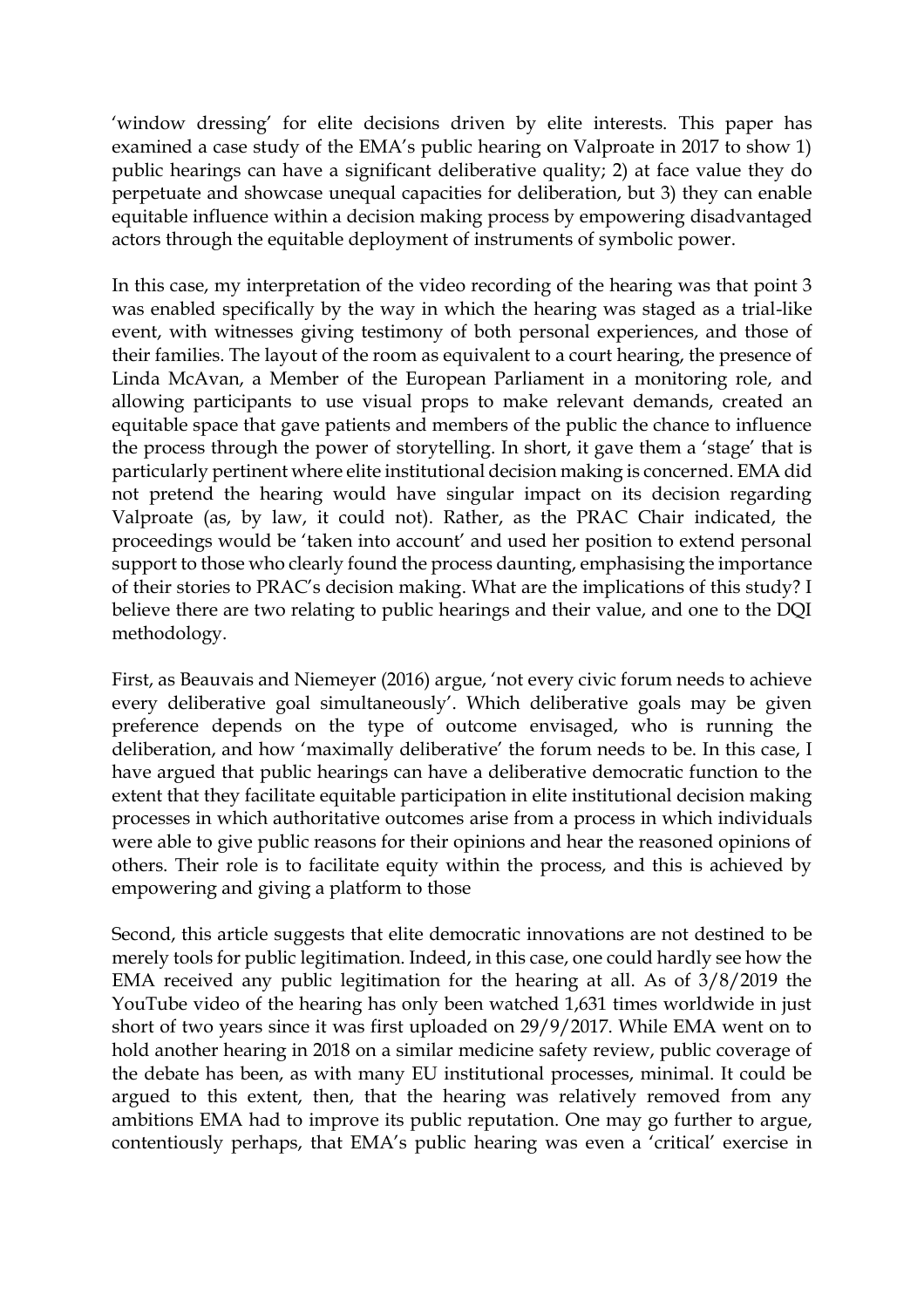deliberative democracy, because it 'promote[d] emancipation against domination' (Hammond, 2018) to the extent that the outcome of the hearing was to introduce:

a) new burdensome requirements upon those with power (the pharmaceutical company Sanofi) to invest resources in;

b) providing those without power (pregnant women with epilepsy or bipolar disorder without knowledge of the adverse side effects of the drug they are reliant upon) with important relevant information about its use, and;

c) introduced mandatory requirements upon mediating authorities (national governments) to bar any exercise of non-legitimate domination through the continued prescription of Valproate to pregnant women who were being harmed by taking it without their knowledge or active consent.

Again, it is difficult to think of the counter-factual here; whether the PRAC would have recommended something different, and more suited to the demands of Sanofi, had patients not had the opportunity to testify. Nevertheless, the EMA case should offer pause for thought for those insistent that elite bodies cannot do 'meaningful' deliberation.

Third, and lastly, there are methodological implications for using the DQI for analysing public hearings. The empirical analysis points to some of the limitations of Steenbergen et al's (2003) framework, which have already been highlighted by others. The DQI framework needed to be adapted, as in other studies, to the particular context, and even then it missed important aspects of what made the hearing deliberative in nature. I found coding, for example, on respect for groups and demands to be difficult in this context, not least because details in the original coding guidelines developed by Steenbergen et al (2003) and Steiner et al (2004) were difficult to interpret precisely. The qualitative analysis picked out how the structure and framing of the hearing empowered patients and the public, despite the DQI seemingly showing they scored 'lower' on deliberative quality than the industry and professional participants. The study hence suggests weaknesses in the DQI even when focusing on innovations where the framework should be strong – a structured public hearing with individual speakers rigidly separated. Future research might look into how the DQI could be explicated in more detail and guidance developed for its application to different deliberative arenas.

#### **References**

Arras, S., & Braun, C. (2018). Stakeholders wanted! Why and how European Union agencies involve non-state stakeholders. *Journal of European public policy*, *25*(9), 1257- 1275.

Baker, W. H., Addams, H. L., & Davis, B. (2005). Critical factors for enhancing municipal public hearings. *Public Administration Review*, *65*(4), 490-499.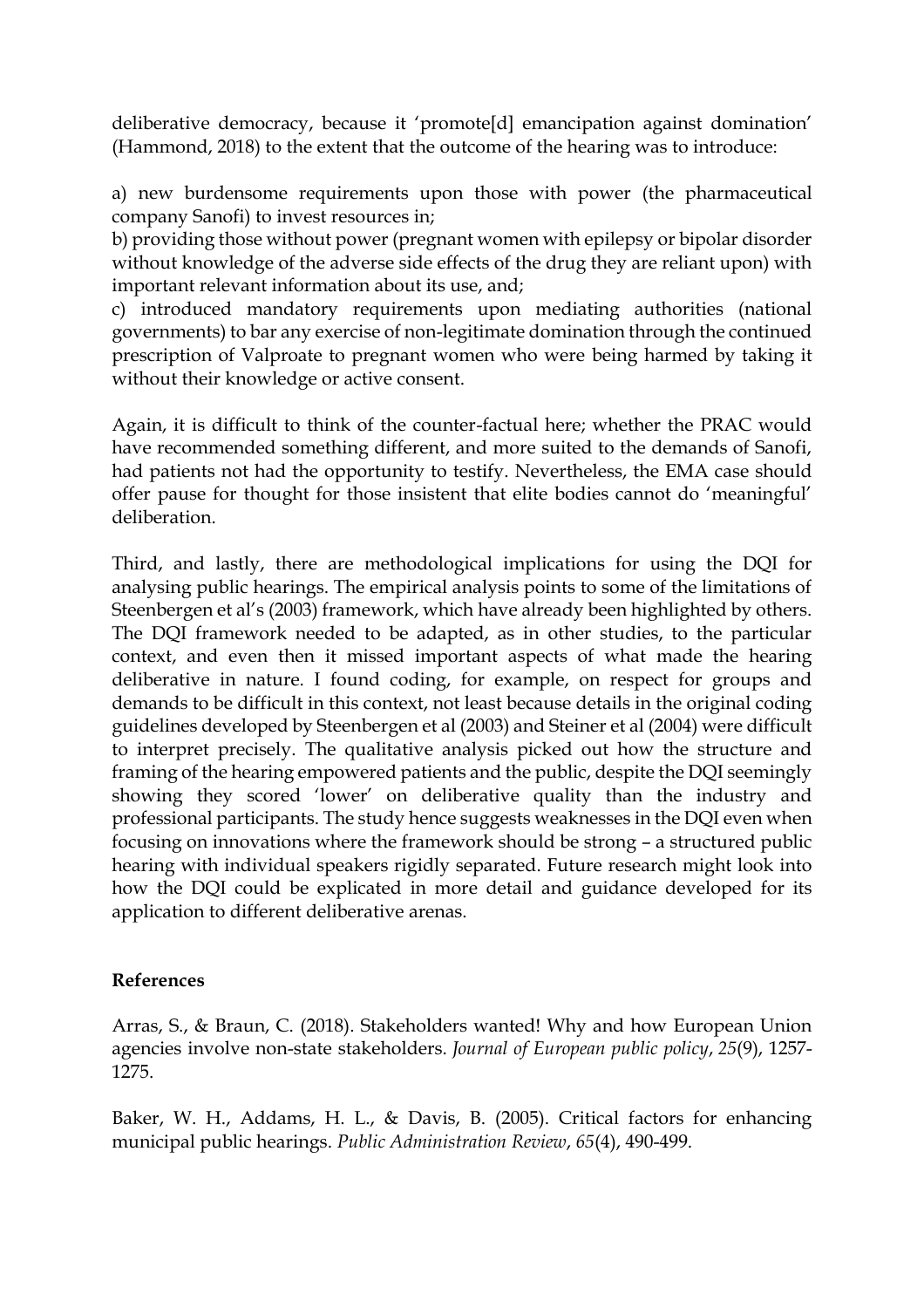Beauvais, E. (2018). 'Deliberation and equality' In A. Bächtiger, J. Dryzek, J. Mansbridge, M. Warren (eds) *The Oxford handbook of deliberative democracy*. Oxford: Oxford University Press, pp.144-155.

Beauvais, E., & Bächtiger, A. (2016). Taking the goals of deliberation seriously: A differentiated view on equality and equity in deliberative designs and processes. *Journal of Public Deliberation*, *12*(2), 2.

Caluwaerts, D., & Reuchamps, M. (2016). Generating democratic legitimacy through deliberative innovations: the role of embeddedness and disruptiveness. *Representation*, *52*(1), 13-27.

Dryzek, J. (2002). *Deliberative democracy and beyond: Liberals, critics, contestations*. Oxford: Oxford University Press.

EMA (2019) 'Public Hearings', Available from: [https://www.ema.europa.eu/en/about-us/how-we-work/public-hearings,](https://www.ema.europa.eu/en/about-us/how-we-work/public-hearings) accessed 17/8/2019.

EMA (2018) 'PRAC Recommends New Measures to Avoid Valproate Exposure During Pregnancy', Press Release, Available from: [https://www.ema.europa.eu/en/documents/press-release/prac-recommends](https://www.ema.europa.eu/en/documents/press-release/prac-recommends-new-measures-avoid-valproate-exposure-pregnancy_en.pdf)[new-measures-avoid-valproate-exposure-pregnancy\\_en.pdf,](https://www.ema.europa.eu/en/documents/press-release/prac-recommends-new-measures-avoid-valproate-exposure-pregnancy_en.pdf) accessed: 3/8/2019.

EMA (2017) 'Public hearing on valproate', Available from: [https://www.ema.europa.eu/en/documents/other/public-hearing-valproate](https://www.ema.europa.eu/en/documents/other/public-hearing-valproate-written-interventions_en.pdf)[written-interventions\\_en.pdf,](https://www.ema.europa.eu/en/documents/other/public-hearing-valproate-written-interventions_en.pdf) accessed: 3/8/2019.

Flyvbjerg, B. (2006). Five misunderstandings about case-study research. *Qualitative inquiry*, *12*(2), 219-245.

Fung, A. & Wright, E.O. (2003). Countervailing power in empowered participatory governance. In *Deepening democracy*. London/New York: Verso.

Hammond, M. (2018). Deliberative democracy as a critical theory. *Critical Review of International Social and Political Philosophy*, 1-22.

Jaramillo, M. C., & Steiner, J. (2014). Deliberative transformative moments: A new concept as amendment to the Discourse Quality Index. *Journal of Public Deliberation*, *10*(2), 8.

Karpowitz, C. F., & Mansbridge, J. (2005). Disagreement and consensus: The need for dynamic updating in public deliberation. *Journal of Public Deliberation*, *1*(1), 2.

King, M. (2009). A critical assessment of Steenbergen et al's Discourse Quality Index. *Roundhouse: A Journal of Critical Theory and Practice*, *1*(1), 1-8.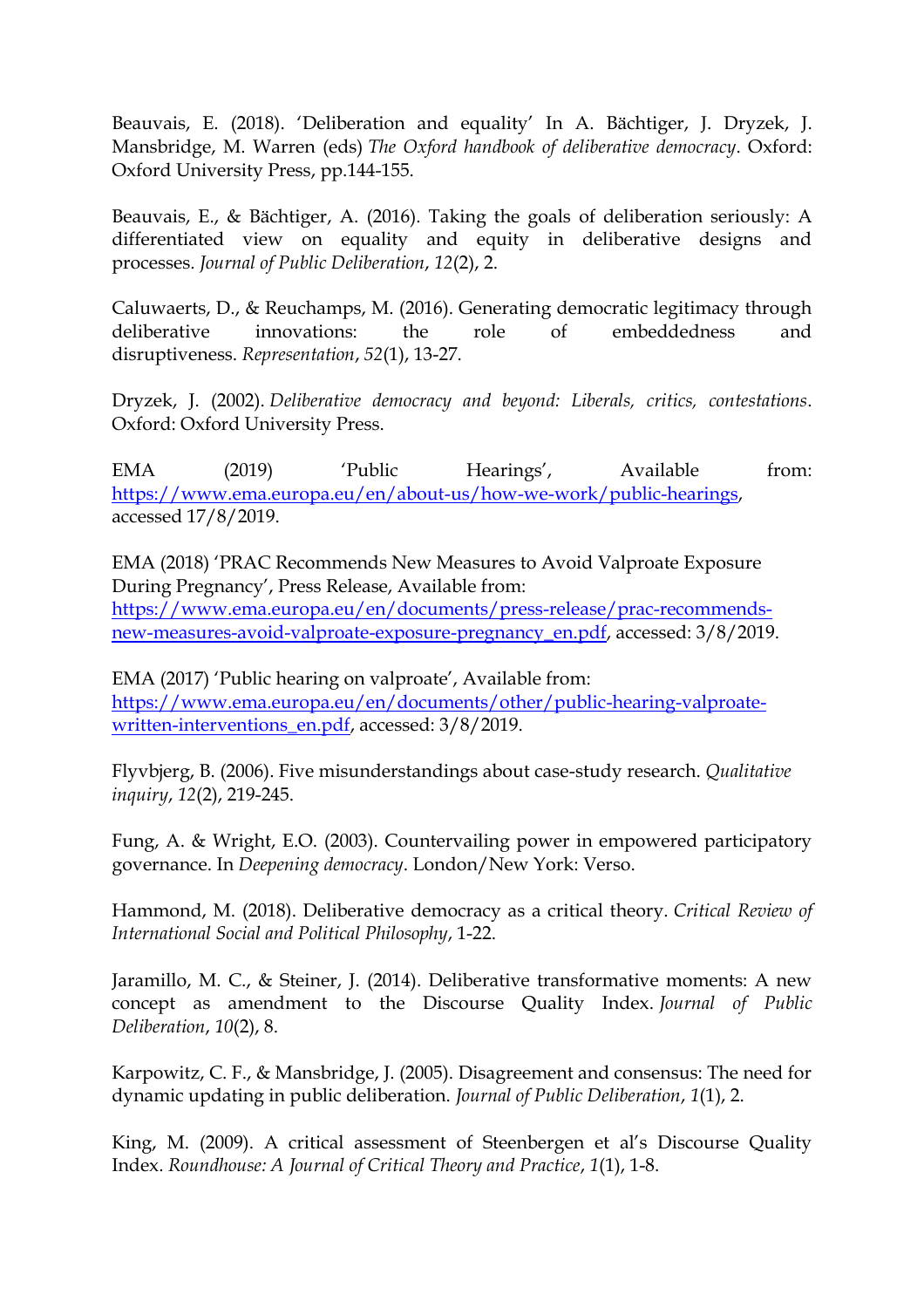Lord, C., & Tamvaki, D. (2013). The politics of justification? Applying the 'Discourse Quality Index' to the study of the European Parliament. *European Political Science Review*, *5*(1), 27-54.

Mansbridge, J., Bohman, J., Chambers, S., Estlund, D., Føllesdal, A., Fung, A., ... & Martí, J. L. (2010). The place of self-interest and the role of power in deliberative democracy. *Journal of political philosophy*, *18*(1), 64-100.

Mendes, C. (2013). *Constitutional courts and deliberative democracy*. Oxford University Press.

Offe, C. (2011). Crisis and Innovation of Liberal Democracy: Can deliberation be institutionalised? *Sociologický časopis/Czech Sociological Review*, *47*(03), 447-472.

Pogrebinschi, T., & Ryan, M. (2018). Moving beyond input legitimacy: When do democratic innovations affect policy making? *European Journal of Political Research*, *57*(1), 135-152.

Ryan, M., & Smith, G. (2012). Towards a comparative analysis of democratic innovations: lessons from a small-N fs-QCA of participatory budgeting. *Revista Internacional de Sociología*, *70*(2), 89-120.

Smith, G. (2009) *Democratic Innovations*, Cambridge: Cambridge University Press.

Smith, G. (2013) 'Designing Democratic Innovations at the European Level' in R. Kies (Ed.) *Is Europe Listening to us?*, Abingdon: Ashgate, pp.201-216.

Steffensmeier, T., & Schenck-Hamlin, W. (2008). Argument quality in public deliberations. *Argumentation and advocacy*, *45*(1), 21-36.

Steenbergen, M. R., Bächtiger, A., Spörndli, M., & Steiner, J. (2003). Measuring political deliberation: A discourse quality index. *Comparative European Politics*, *1*(1), 21-48.

Steiner, J., Bächtiger, A., Spörndli, M., & Steenbergen, M. R. (2004). *Deliberative politics in action: Analyzing parliamentary discourse*. Cambridge University Press.

Wright, S. (2007). A virtual European public sphere? The Futurum discussion forum. *Journal of European public policy*, *14*(8), 1167-1185.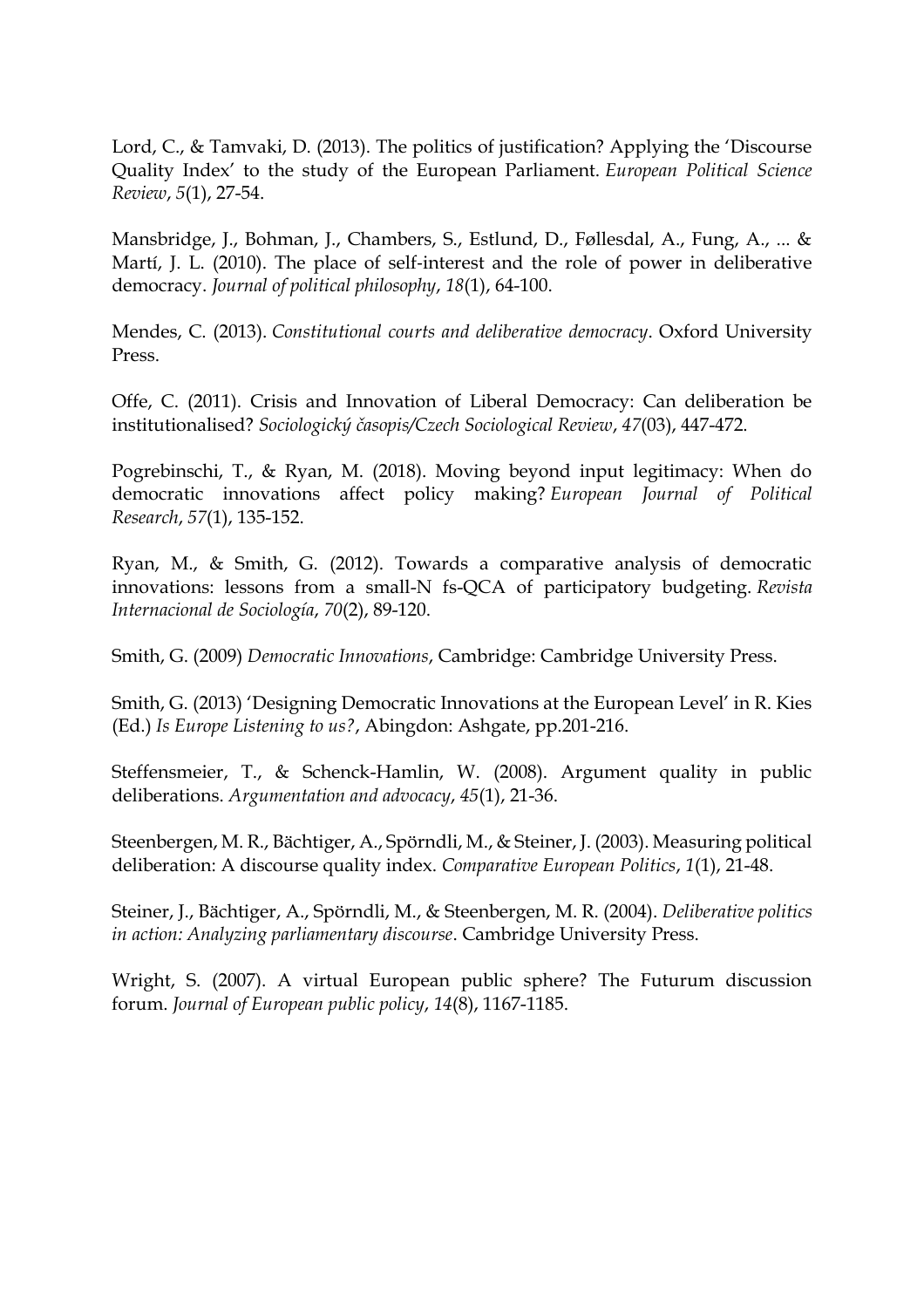# **APPENDIX I – Participants**

#### **Patients and affected families**

• Intervention 1 − Catherine Cox, Fetal Anti-Convulsant Support Association, UK − Janet Williams, Independent Fetal Anti-Convulsant Trust (In-FACT) & FACS Syndrome Association, UK

• Intervention 2 − Marine Martin, Association of Parents of Children with the syndrome anticonvulsant (APESAC), France

• Intervention 3 − Karen Keely, FACS Forum, Ireland

• Intervention 4 − Clare Pelham, Epilepsy Society, UK − Philip Lee, Epilepsy Action, UK

• Intervention 5 − Nathalie Raemdonck, Belgian Association of Victims of Valproate Syndrome (ABVSV/ BVSVS), Belgium

• Intervention 6 − Martin Brodie, International Bureau for Epilepsy (IBE)

• Intervention 7 − Josephine Tapper, Patient, member of Bipolar UK

• Intervention 8 − Joanne Cozens, Organisation for Anti-Convulsant Syndromes (OACS), UK − Emma Friedmann, FACSAWARE.NET, UK − Branwen Mann, Patient

representing Anti-Convulsant Syndrome, OACS Youth Trustee

# **Pharmaceutical industry**

• Intervention 9 − Eric Teo, Sanofi Healthcare professionals and academics

• Intervention 10 − Jurate Svarcaite, Pharmaceutical Group of the European Union (PGEU)

• Intervention 11 − Helen Cross, European Reference Network for Epilepsy (EpiCARE) − Timothy Barrett, University of Birmingham, UK − Daniel Hawcutt, Royal College of Paediatrics and Child Health (RCPCH), UK

• Intervention 12 − Torbjörn Tomson, International League Against Epilepsy (ILAE) (CEA)

• Intervention 13 − Anthony Marson, European Academy of Neurology (EAN) − Philip Smith, Association of British Neurologists (ABN) – Sanjay Sisodiya, Epilepsy Society, UK − Dyfrig Hughes, Centre for Health Economics and Medicines Evaluation, Bangor University, UK

• Intervention 14 − Paolo Martelletti, European Headache Federation (EHF), Department of Clinical and Molecular Medicine, Sapienza University, Italy

• Intervention 15 − Kim Morley, Epilepsy specialist midwife/ nurse practitioner, UK

• Intervention 16 − Angelika Wieck, European Psychiatric Association (EPA)/ Greater Manchester Mental Health NHS Foundation Trust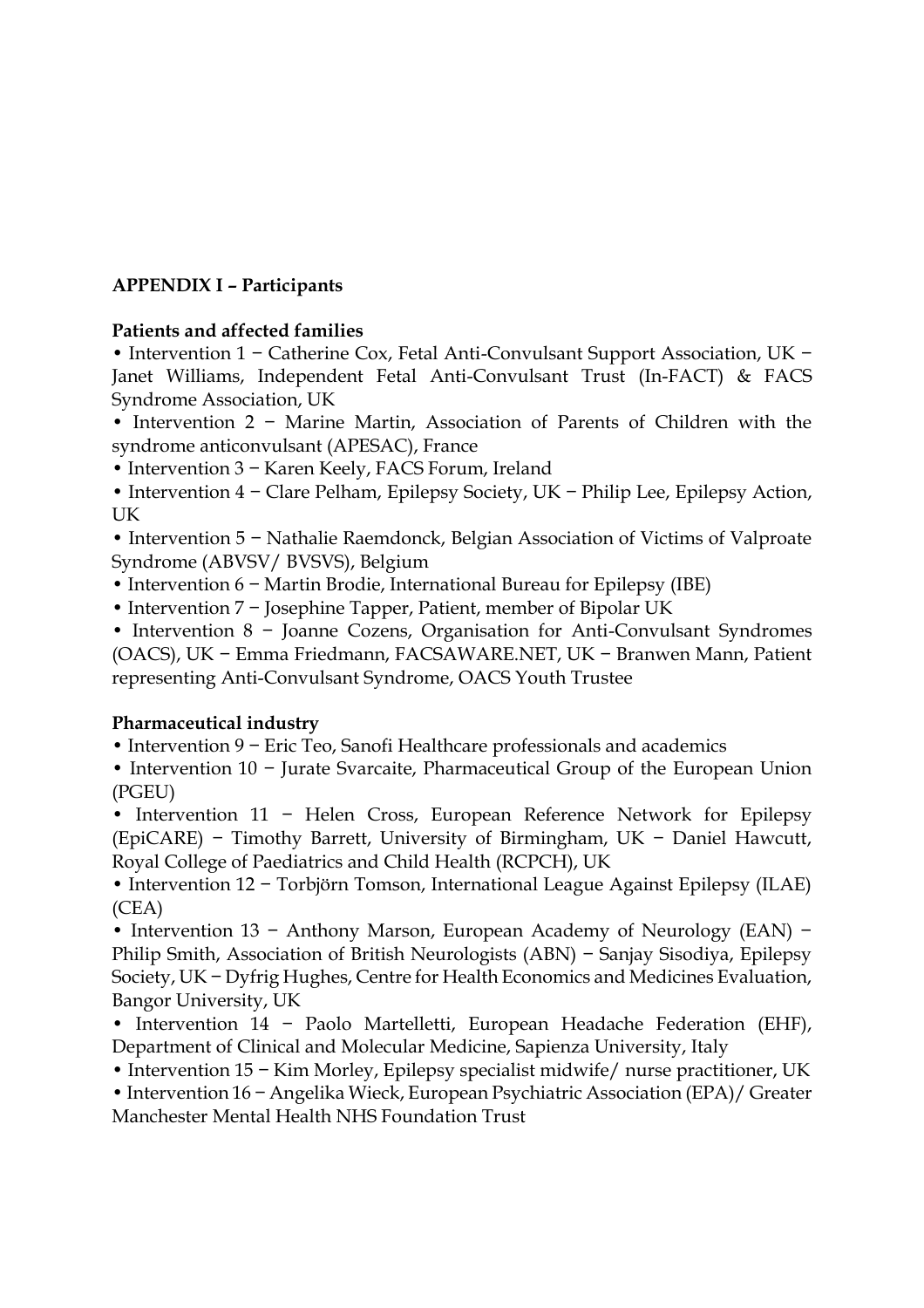# **APPENDIX II – Coding Scheme**

# **Level of Justification**

(0) No justification: A speaker only says that X should or should not be done, but no reason is given.

(1) Inferior justification: Here a reason Y is given as to why X should or should not be done, but no linkage is made between  $X$  and  $Y -$  the inference is incomplete. This code also applies if a conclusion is merely supported with illustrations.

(2) Qualified justification: A linkage is made as to why one should expect that X contributes to or detracts from Y. A single such complete inference already qualifies for code.

(3) Sophisticated justification: Here at least two complete justifications are given, either two complete justifications for the same demand or complete justifications for two different demands.

# **Content of Justification**

(0) Explicit statement concerning group interests: If one or more groups or constituencies are mentioned in a speech, then a code of 0 is assigned.

(1) Neutral statement: There are no explicit references to constituency/group interests or to the common good.

(2a) Explicit statement of the common good in utilitarian terms: There is an explicit mention of the common good and this is conceived in utilitarian terms, that is, with reference to the 'greatest good for the greatest number'.

(2b) Explicit statement of the common good in terms of the difference principle:

There is an explicit mention of the common good and this is conceived in terms of the difference principle, that is, with reference to helping the least advantaged in a society.

# **Respect for groups**

(0) No respect: This code is reserved for speeches in which there are only negative statements about the groups.

(1) Implicit respect: We use this code if there are no explicitly negative statements, but neither are there explicit positive statements.

(2) Explicit respect: This code is assigned if there is at least one explicitly positive statement about the groups, regardless of the presence of negative statements.

# **Respect for demands**